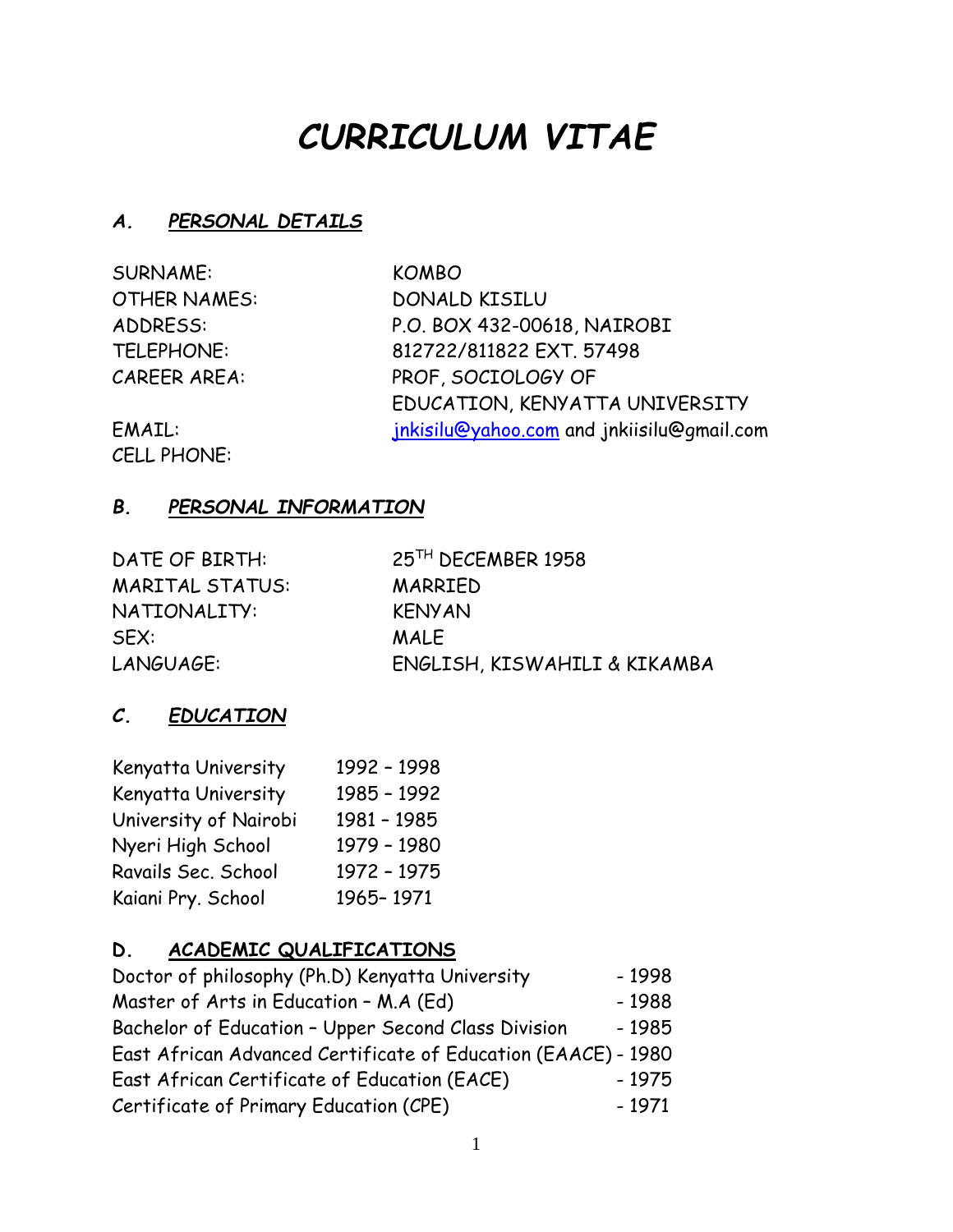# **3.1 BASIC ELIGIBILITY REQUIREMENTS**

# **i) TEACHING CAREER**

| - 2013 - to date |
|------------------|
| $-2007 - 2013$   |
| $-1992 - 2007$   |
| $-1989 - 1992$   |
| $-1987 - 1989$   |
| $-1985 - 1986$   |
|                  |

#### **vi) Research Grants**

- $\checkmark$  16<sup>th</sup> December 2021: Consultancy for the Windle International Kenya amounting to Kshs. 3,800,000. I am the Principal Investigator.
- $\checkmark$  27<sup>th</sup> July, 2018: Won bid on behalf of Kenyatta University, to spearhead the Accreditation of Service Providers for Teacher Professional Development (TPD) Programme for Registered Teachers in Kenya (TSC/REP/03/2012- 2018). I am the Team Leader.
- $\checkmark$  Invited to a Participatory action Research Group on Transforming Universities for a Changing Climate as Senior Researcher. A Project worth \$280,000 funded by the UK Research and Innovation, (UKRI), Global Challenges Fund (GCRF). It is led by University College London, and implemented in Kenya, Mozambique, Brazil and Fiji. I participated as a Senior Researcher.
- $\checkmark$  Won a grant with National Gender and Equality Commission on 4<sup>th</sup> June, 2019 amounting to Kshs.382,800/=. I was the Team Leader.
- UNESCO **''**Teacher Training and Development for Peace Building in the Horn of Africa and the Surrounding Countries'' Project implemented by UNESCO-IICBA, Kenya National Commission for UNESCO (KNATCOM) and the Ministry of Education (MoE), Funded by UNESCO amounting to USD 6,500.
- $\check{\phantom{\phi}}$  One of the Team Leaders for Teacher Professional Development (TPD) Programme for Registered Teachers in Kenya; Kenyatta University won the tender bid to provide TPD programme to registered Teachers in Kenya; TPD Programme is housed under the School of Education and is sponsored by the Teachers Service Commission. TPD Programme is to commence anytime.
- $\checkmark$  One external Grant Group researchers won a grant for a pilot study entitled "Children Across Cultures Tackling Unhealthy settings (CACTUS PILOT)". Project funded by Steno Health Promotion Centre. Awarded amount 62,000 DDK .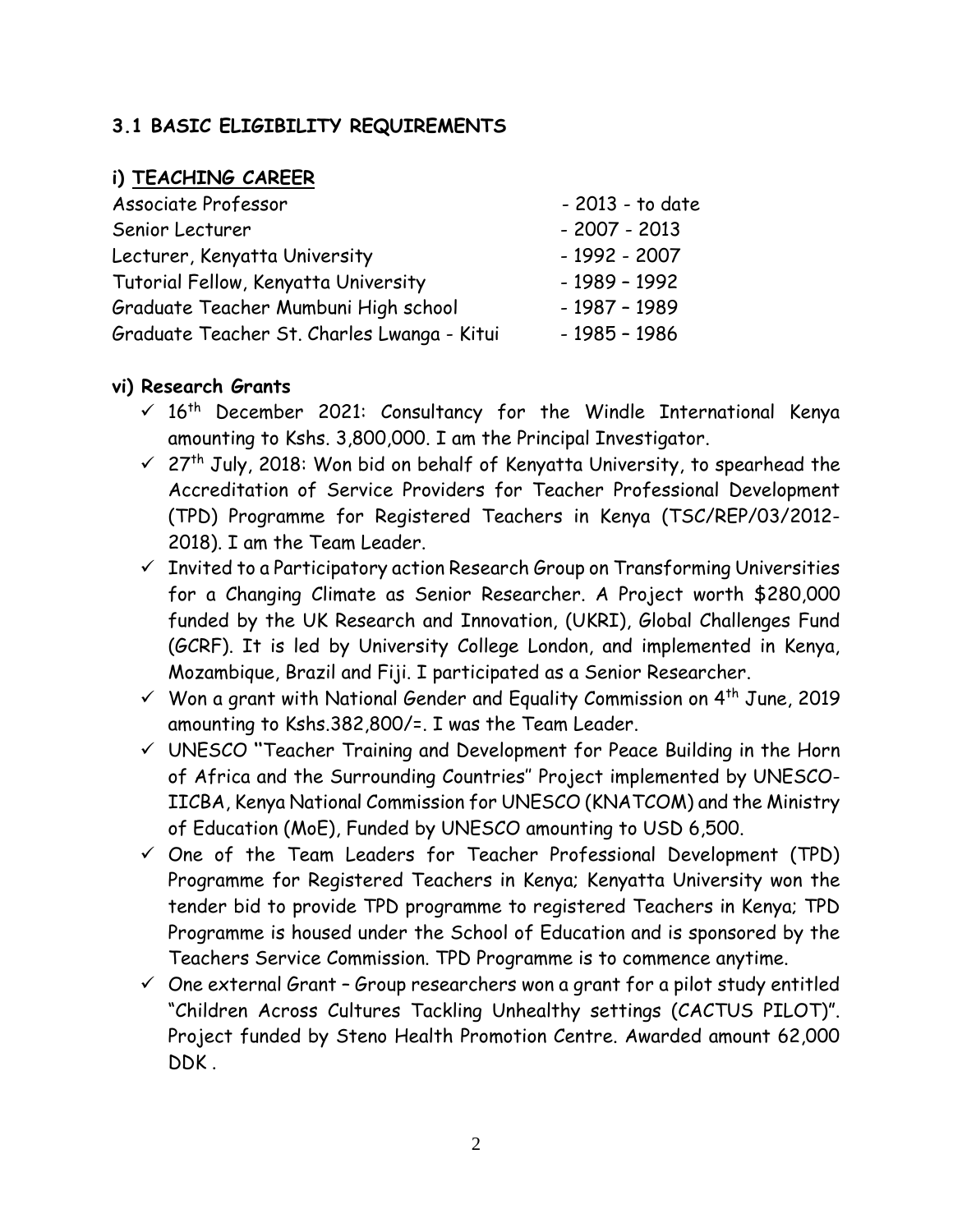- $\checkmark$  Research on Health in Primary Schools in Nairobi, Kenya. Funded by Steno University, Netherlands, 62,000 DDK.
- $\checkmark$  Socio-Economic Impact of Thika Super Highway on Ruiru Town (2013) amounting to Kshs.3,000,000 million.

# **3.2. RESEARCH PUBLICATIONS**

# **3.2.1. Refereed Journal Papers**

- $\checkmark$  Research Agenda on Social Entrepreneurship Education, Regulatory Framework and the Global Sustainability Agenda *ISSN 2518-2412: 2nd January, 2022.*
- *Relationship between Teacher Capacity Building Strategy and Students' Performance in Public Secondary Schools in Nandi County, Kenya*. ISSN (online) : 2319-7722, October 2015.
- *Secondary School Principals' Perceptions of the Influence of KEMI Programmes on Leadership Competence Levels in Two Counties in Kenya. Msingi Journal for the Department of Educational Foundations*, Kenyatta University. Volume 1, Number 1, 2014.
- *Teachers' Classroom Strategy for Enhancing Students' Performance in Public Secondary Schools in Nandi County, Kenya*. IOSR Journal of Humanities and Social Sciences Volume 20, issue 7, Ver II (July 2015).
- *Teachers Excitement and Fears on the Proposed Curriculum Framework for Primary and Secondary Schools in Kenya.* IOSR Journal of Humanities and Social Sciences (IOSR-JHSS) Volume 22, Issue II, ver 2 (Nov. 2017).
- *Contributing Factors to Drug Abuse among Girls in Secondary Schools in Nakuru County, Kenya*. The International Journal of Humanities and Social Sciences. ISSN 2321-9203.
- $\checkmark$  Re-Engineering Education in the Developing World for the Challenges of the 21<sup>st</sup> Century: Key Note Speech, African Journal of Educational and Social Sciences Research. *The Cradle of Knowledge. (SEREK*) ISSN 2304- 2885Volume 5 No. 2, 2017
- The International Journal of Humanities and Social Sciences. *Contributing Factors to Drug Abuse among Girls in Secondary Schools in Nakuru County, Kenya.* ISSN 2321-9203.
- African Journal of Educational and Social Sciences. *Strengthening University Partnerships and Collaborations in Kenya: Strategies for Sustainability.* ISSN 2304-2885. Volume 6, Issue No. 3, 2018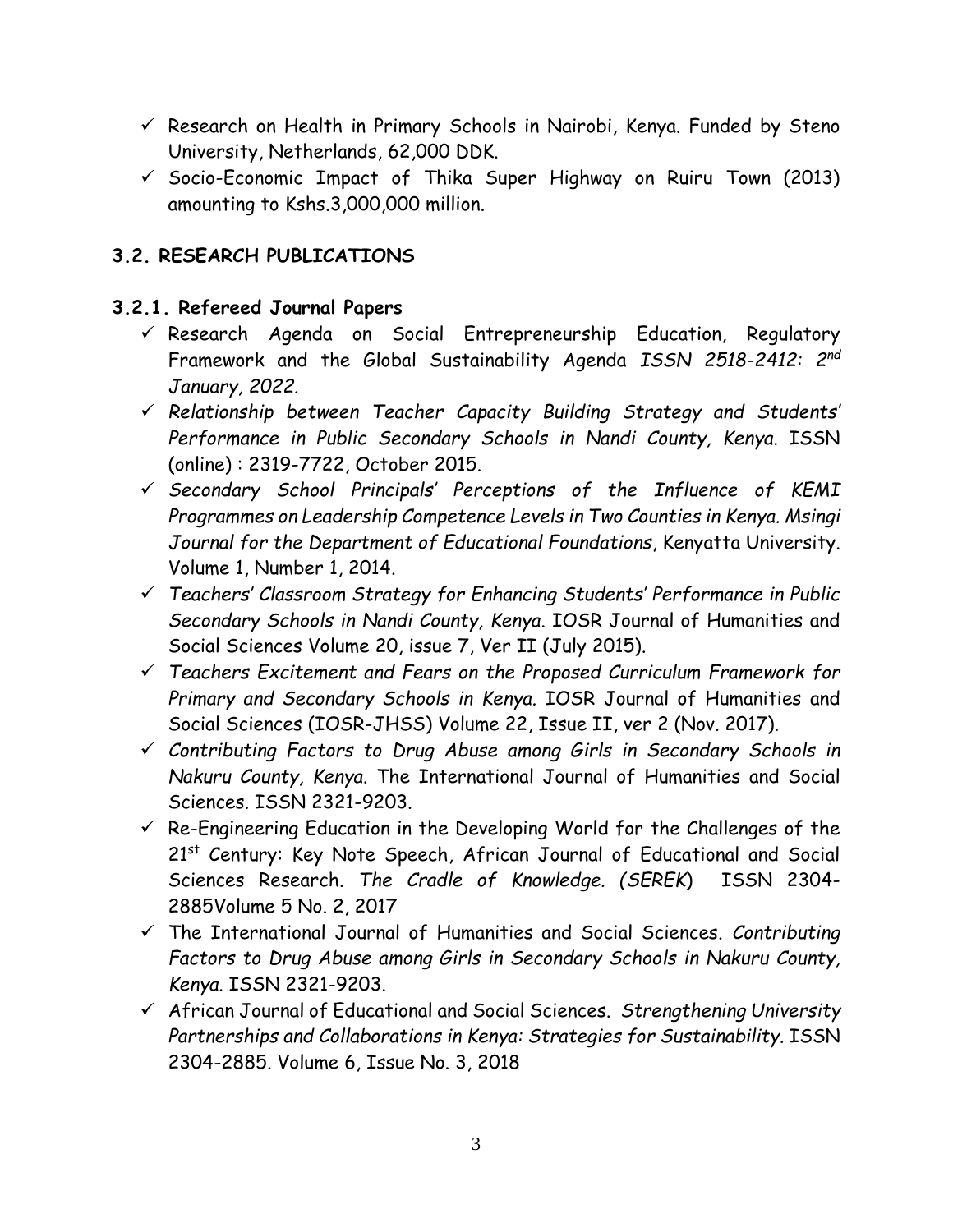- Research Journal's Journal of Education. *Prevalence of Students' Sexual Harassment in Secondary Schools in Nyamira and Kiambu Counties, Kenya.* ISSN 2347-8225 vol. 7 no.3 March, 2019.
- *Sexual Harassment and Effect on Students 'Self-Esteem in Selected Public and Private Secondary Schools in Kenya.* ISSN 2222-1735 Vol.10, No.21, 2019
- *Quality Education as a Strategic Tool for Advancing Sustainable Development in Kenya*. ISBN978-9966-820-64-B Vol. 2 Issue 1 November, 2019.
- Ajote. African Journal of Teacher Education. *Determinants of Preschool Teachers' Attitudes Towards Teaching.* AJOTE. Vol. 3. No. 1 (2013)
- $\checkmark$  Factors Influencing Occupational Aspirations among girls in Secondary Schools in Nairobi region-Kenya ISSN: 2251-1253 (May, 2012).
- Kisilu Kombo, Naom Ondicho and Jepketer Annah, *Escalation of Arson Attacks in Secondary Schools and Policy Implications for Education in Kenya,* Published in the International Journal of social Science and Humanities Research ISSN 2348-3156, Vol 6, issue 2, pp 361-371, April – June, 2018.
- Kisilu Kombo, Daniel Sifuna & Dan Okita, "Influence of Parenting Style on Drug *Abuse among Girls in Secondary Schools in Nakuru County*. Published in the IOSR Journal of Humanities and Social Science (IOSR-JHSS), Vol. 25, Issue 1, Series 6 (January, 2020), 26-35 e-ISSN 2279-0837, P-ISSN 2279-0845
- $\checkmark$  Prof. Kisilu Kombo. "Quality Education as a Strategic Tool for Advancing Sustainable Development in Kenya". Published in the Machakos University Journal of Science and Technology, ISBN978-9966-820-64-B Vol. 2. Issue 1 November 2019.
- $\checkmark$  Kisilu Kombo, Daniel Sifuna & Dan Okita, "Contributing Factors to Drug Abuse among Girls in Secondary Schools in Nakuru County, Kenya". Published in the International Journal of Humanities and Social Science ISSN 2321 – 9203 Vol.7Issue12DOINo.10.24940/theijhss/2019/v7/112/HS1912-035 December, 2019.
- $\checkmark$  3<sup>rd</sup> Africa China World Bank Education Partnership Forum on Teacher Education. Presented a paper on "Teacher Education Systems in Kenya". A paper presented on 13<sup>th</sup> November, 2019 in China.
- $\checkmark$  The Teacher as a Resource: Quality and Utilization. A paper presented on Friday, 21st June-Saturday, 22nd June, 2019.
- $\checkmark$  "Towards a Peace Model for Education in Emergencies: A Multi-Stakeholder Approach in Kapedo, Turkana County, Kenya". A paper presented at Arizona State University on 17 -18 April, 2019.
	- $\checkmark$  Kisilu Kombo, Felisita Njuguna and Naom Ondicho, Prevalence of Students' Sexual Harassment in Secondary Schools in Nyamira and Kiambu Counties.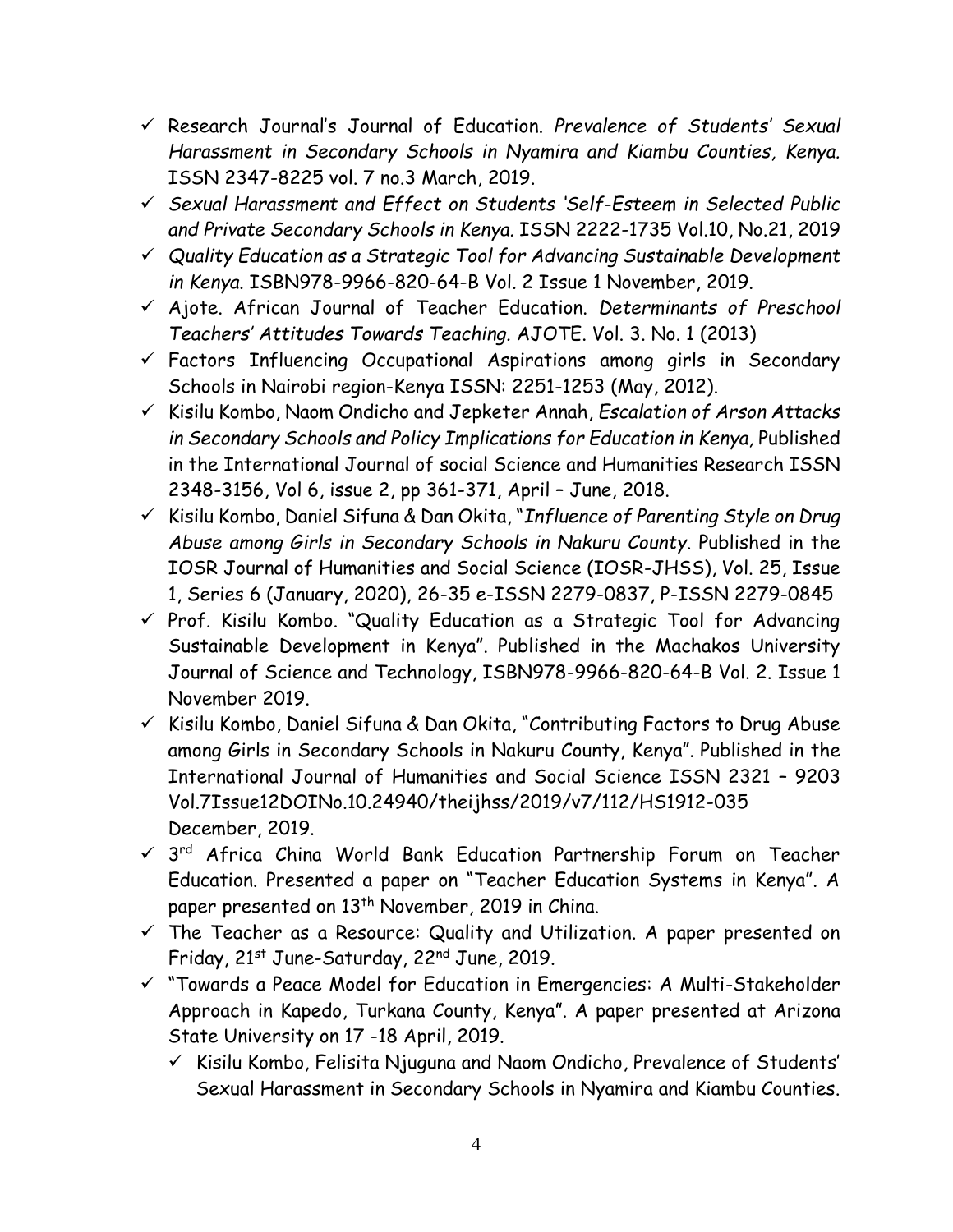Published in the Researchjournali's Journal of Education (IOSR-JHSS), Vol. 7, No. 3 (March, 2019), ISSN 2347-8225.

- $\checkmark$  Kisilu Kombo & Jepketer Annah, Teachers Excitement and Fears on the Proposed Curriculum Framework for Primary and Secondary Schools in Kenya. Published in the IOSR Journal of Humanities and Social Science (IOSR-JHSS), Vol. 22, Issue 11, Ver. 2 (November, 2017), pp 16-33.
- $\checkmark$  Kisilu Kombo, Naom Ondicho and Jepketer Annah, Examination of Quality Education in Selected Private Primary Schools in Kenya: the Case of Westlands Sub-County in Nairobi County. Published in the Journal of Education Research and Behavioural Sciences Vol. 6(4), pp 052-058, November, 2017.
- $\checkmark$  Elishiba Kimani and Kisilu Kombo "An Investigation of Community Participation in the Development of Schools and Income Generating Projects in Rural Areas in Kenya". \*(2 million), Published by British Journal of Educational Research 1 (1): 58 – 68. 2011.
- $\checkmark$  Elishiba Kimani and Kisilu Kombo (2011): Abortion in Kenya: An examination of its Causes and Effects in Secondary Schools and Colleges in Kenya. Journal of Education and Social Sciences ISSN: 2223 – 490x
- $\checkmark$  Challenges Facing Nuclear Families with Absent Fathers in Gatundu North District, Central Kenya – Published by the African Symposium: An Online Journal of the African Educational Research Network: Volume 10: No 2,2010
- $\checkmark$  Josephine Kisilu, Elishiba Kimani and Donald Kombo. "Factors Influencing Occupational Aspirations among Girls in Secondary Schools in Nairobi Region, Kenya". Prime Research on Education ISSN 2251 – 1253 Vol. 2 Issue 4. PP 244 – 251; 2012.
- $\checkmark$  Co-authored a paper in African Journal of Education Studies Vol.1 No.1 June 2005. "Determination of Drug Abuse in Nairobi Secondary Schools, Kenya". ISSN 1815 – 0470
- $\checkmark$  A Chapter on Control and Management of HIV/AIDS in Kenya in a book entitled "The Status, Impact and Management of HIV/AIDS in Kenya". Published by The Catholic University of Eastern Africa". 2003. ISBN 9966 – 909 – 32 – X
- $\checkmark$  A paper entitled "The role of Public Universities in Addressing Regional and Gender Differences in Education", in a book entitled the role of African Universities in the Attachment of the Millennium Development Goals. ISBN – 9966 – 776 – 05 –2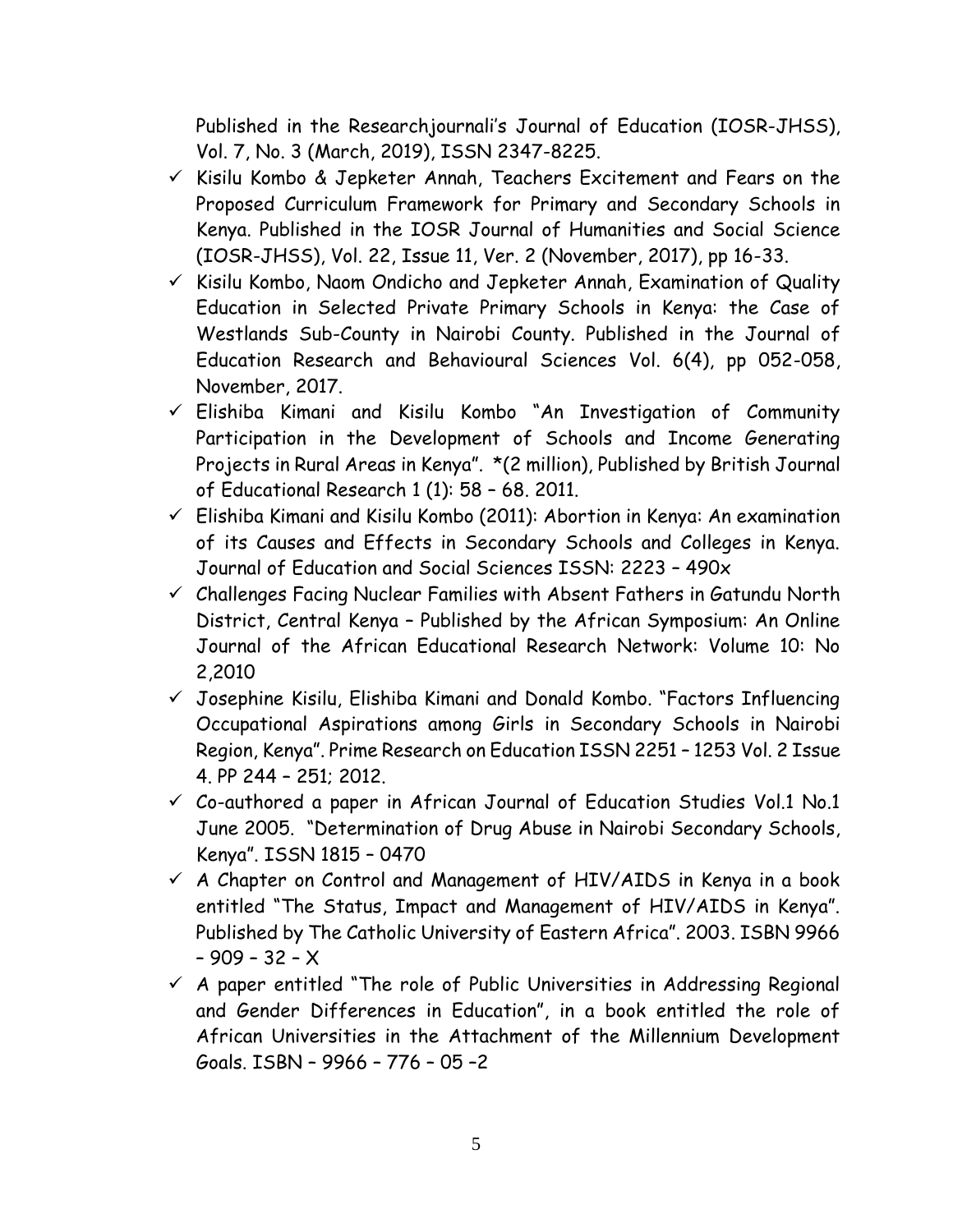- $\checkmark$  A paper entitled "The Impact of Drug Abuse Sensitization Campaigns in Kenya" In the Status of Environmental Health Education in Eastern Africa Region: Opportunities, Challenges and the way Forward – 2004 ISBN NO 0001 – 0001 – 1
- $\checkmark$  A paper on Abortion in Kenya: An Examination of Its Causes and Effects on Females in Secondary Schools and Colleges". Accepted for publication by Egerton Journal of Education.
- $\checkmark$  A team leader in going on research entitled: "Achieving EFA Goals through Quality Basic Education for Orphan and Vulnerable Children: A Study of Implementing HIV/AIDS Education Sector Policy".
- $\checkmark$  Theme: Reproductive Health and HIV/Aid: International Conference Paper entitled" Challenges of HIV/Aids and Curriculum Innovations in Institutions of Higher Learning in Kenya: 10<sup>th</sup> April - 12<sup>th</sup> April 2007.
- Journal of Education & Social Sciences: Education, Human Resource Production and Social, Economic Transformation in the 21<sup>st</sup> Century: Challenges and Opportunities.
- Elishiba Kimani & Donald Kisilu "Gender and Poverty Reduction: A Kenyan Context. Educational Research and Reviews Vol. 5 (1) PP 001 – 009, January 2010; ISSN 1990 – 3839; 2009
- $\checkmark$  Kagendo M; Kombo K. (2011) Incidence and extent of substance Abuse among secondary school students in Nairobi Kenya: Implications for Specialized Intervention. USA; VDM Publishing. House Ltd. ISBN: 978-3-639-32340-5
- $\checkmark$  Kinuthia I, Kombo, K, Mweru: (2010) Determinants of Pre-school teachers' altitudes towards teaching. USA, VDM Publishing House Ltd ISBN: 978-3- 639-25699-4
- $\checkmark$  Co-authored a paper with Salome Nyambura on Re-engineering African Higher Education towards competence- Presented to International Conference on Education on 20<sup>th</sup> – 22<sup>nd</sup> July 2011.
- $\checkmark$  Co-authored a paper with Salome Nyambura and Peter Gathara entitled "Culture of Silence in Suffering: Study of Female University Students in Abusive Relationships". – presented to an International Conference on Gender Based Violence at Kenyatta University from 1st to 3rd August, 2012.
- $\check{\phantom{\phi}}$  Co- authored a paper with Elishiba Kimani on Challenges Facing Nuclear Families with Absent Fathers figures: A Case Study of Gatundu North District in Kenya. An International Conference on Pan-African Family Strength - held at the North Coast Beach Hotel July 21<sup>st</sup> - 23<sup>rd</sup>, 2010.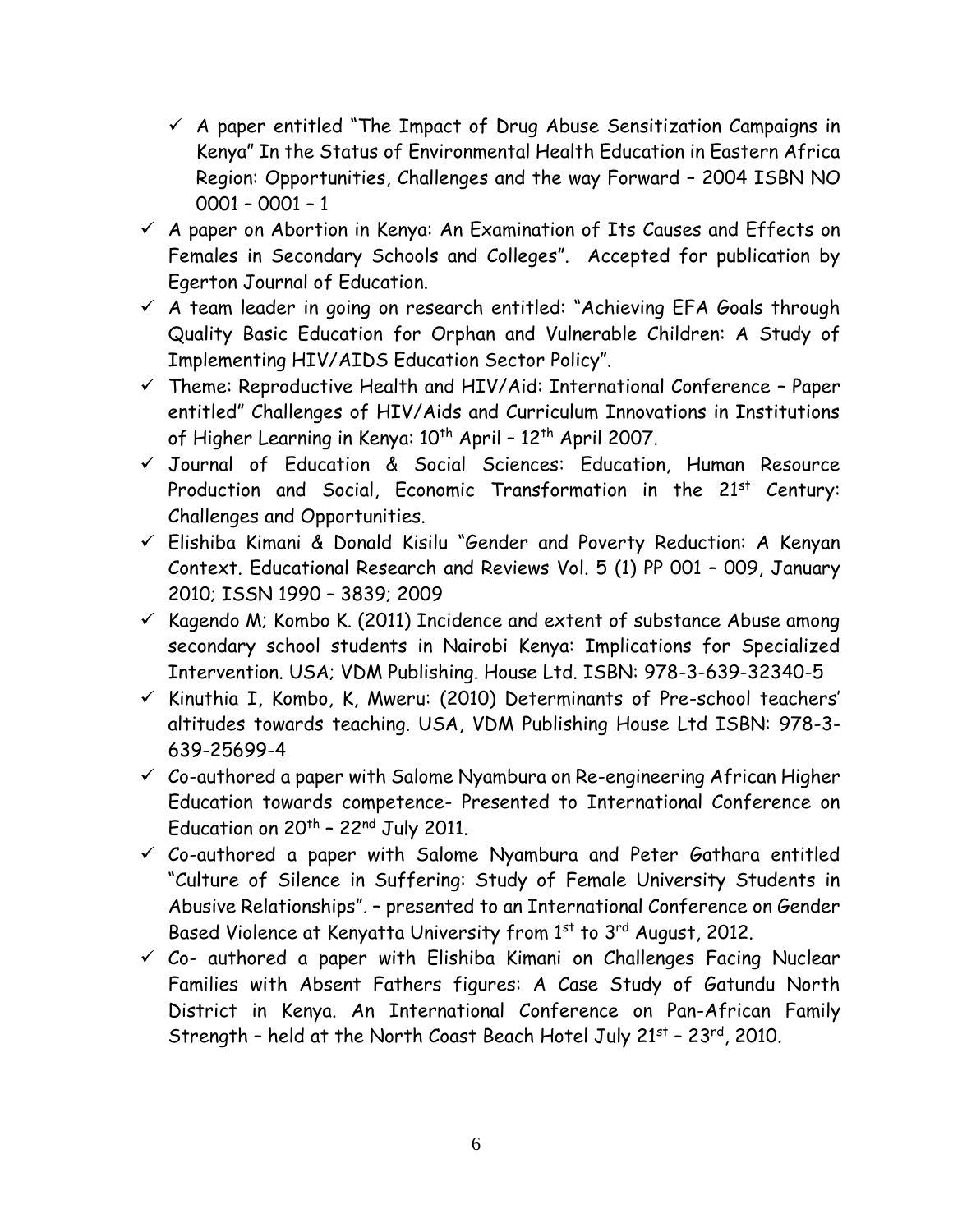# **3.2.2. Other Publications**

# **iv) Books and Book Chapters in a University Level Scholarly Book**

- 1. On coming book as supported by the attached contract. The book is entitled "The Development of Tertiary Education in the Eastern African Region by Cambridge Scholars publishing limited. Proposed date, 25<sup>th</sup> Dec 2021.
- 2. Sifuna, Musyoka-Kamere, Kombo (2021) **"Universal Primary Education in Africa: English Speaking Countries**", Nova Science Publishers, Inc. New York. ISBN: 978-1-53619-160-8 [https://novapublishers.com/shop/universal-primary](https://novapublishers.com/shop/universal-primary-education-in-africa-english-speaking-countries/)[education-in-africa-english-speaking-countries/](https://novapublishers.com/shop/universal-primary-education-in-africa-english-speaking-countries/) Prof. Kisilu Kombo Chapters include:- **Chapter 7**: Universal Primary Education in Lesotho **Chapter 10**: Universal Primary Education in Namibia **Chapter 13**: Universal Primary Education in South Africa **Chapter 14**: Universal Primary Education (UPE) in Swaziland **Chapter 15**: Universal Primary Education in Tanzania
- 3. Book Chapter: Title: Opportunities and Challenges brought by COVID 19- to the Kenyan Universities : A Case of Kenyatta University.
- 4. Mbirianjau, Kombo, Karugu (2010). **Access and Participation of Female Students in Science Subjects**. VDM Verlag Dr. Muller GmbH & Co. KG ISBN: 978-3-639 30873-0
- 5. Kombo K. (2006).**Sociology Education.** CUEA Publications. ISBN 9966-909- 42-7.
- 6. Kombo, Tromp. (2006). **Proposal and Thesis Writing.** Paulines Publications Africa. ISBN 9966-08-133 x
- 7. Kombo, Muindi, Kiio, Wainaina, Kithinji (2003).**The Status Impact and Management of HIV/AIDS in Kenya.** CUEA Publications,.ISBN 9966-909- 32-X

# **v. Refereed Learning Modules**

- o ECC 800: Research Methods in Education, currently being used at the Digital School of Virtual and Open Learning (DSVOL), Kenyatta University
- o KPS 810: Social Science Research Methodology, currently being used at the Digital School of Virtual and Open Learning (DSVOL), Kenyatta University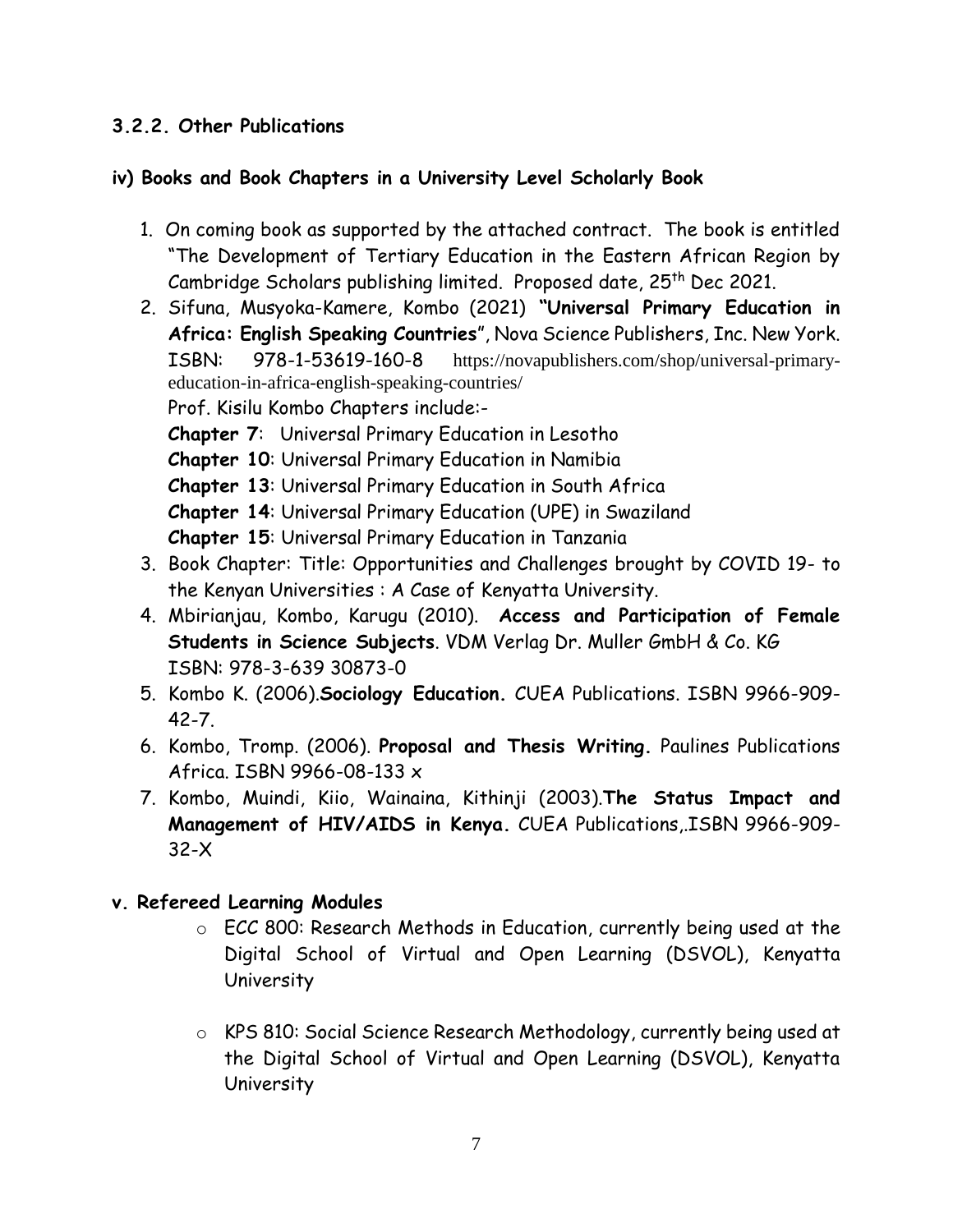# **vi) Reviewed Conference Papers**

- $\checkmark$  Participated and presented a paper in the 1<sup>st</sup> Annual International Conference  $17<sup>th</sup>$  –  $19<sup>th</sup>$  April, 2018. Book of Abstracts. Theme: Harnessing Scientific Research, Innovation and Technology for Sustainable Development.
- $\checkmark$  14<sup>th</sup> -16<sup>th</sup> November, 2018, Participated and presented a paper in the 5<sup>th</sup> International Conference of the Society of Educational Research and Evaluation in Kenya (SEREK). Theme: Building a Research Culture in Higher Institutions of Learning: Determinants, Indicators and Hindrances.

#### **3.2.2. Non-Reviewed Conference Paper**

- $\checkmark$  July 14-16, 2015. Participated and presented a paper on the 4<sup>th</sup> International Conference on Education Proceedings – Kenyatta University and Syracuse University.
- $\checkmark$  October 2015, participated and presented a paper during the 2<sup>nd</sup> International Annual October Conference on Education and Lifelong Learning 2015. Theme: Post 2015 Development Agenda: "Moving Education Forward".

# **EDITORSHIP OF A BOOK AND ARTICLES IN CONFERENCE PROCEEDINGS**

- $\checkmark$  22<sup>nd</sup> to 25<sup>th</sup> June 2021. Machakos University, 3<sup>rd</sup> Annual International Conference. Presented a paper on "Dovid 19 Pandemic and its Impact on the Lecturers' and Students' Performance at Kenyatta University, Kenya."
- $\checkmark$  Member of Editorial Board KICD Journal with effect from 9<sup>th</sup> February, 2015 to date.

# **SCHOLARLY PRESENTATIONS AT CONFERENCES/WORKSHOPS/SEMINARS**

- $\checkmark$  6th  $7^{\text{th}}$  October, 2021: I was the Conference Committee Chairperson for the Edu-Conference whose theme was: Rethinking Education in Dynamicity".
- $\checkmark$  3<sup>rd</sup> 4<sup>th</sup> October, 2019: Participated and presented a paper during the 6<sup>th</sup> International Annual October Conference on Education and Lifelong Learning. Theme: "Re-Conceptualizing Teaching and Learning for Sustainable Development".
- $\sqrt{17}$ <sup>th</sup> 19<sup>th</sup> April 2018: Attended and presented a paper during the 1<sup>st</sup> Annual International Conference.Theme: Harnessing Scientific Research, Innovation and Technology for Sustainable Development.
- $\checkmark$  2<sup>nd</sup> & 3<sup>rd</sup> October, 2019: 9<sup>th</sup> ANIE Annual Conference. Theme: Africa, Internationalization and the Global Context: Making it Work.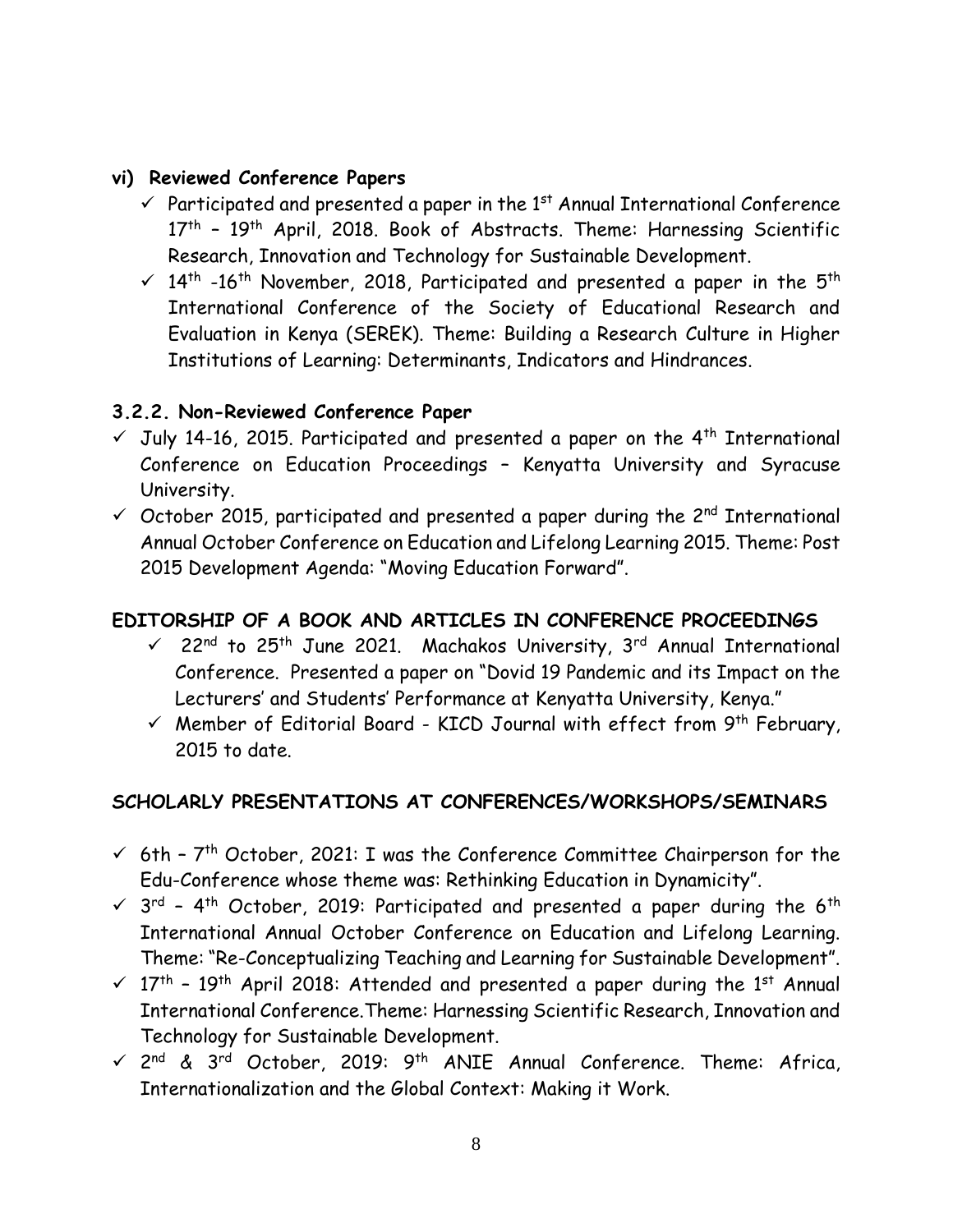- $\checkmark$  8<sup>th</sup> 9<sup>th</sup> October, 2015: Participated in the 2<sup>nd</sup> Annual International Conference on Education and Lifelong Learning held at Kenyatta University (KUCC).
- $\checkmark$  24<sup>th</sup> 26<sup>th</sup> April, 2019: Participated in the 2<sup>nd</sup> Annual International Conference, Machakos University, Book of Abstracts.Theme: Supporting Green Growth and Knowledge Economy through Research Innovation and Technology for Sustainable Development.
- $\checkmark$  Co-authored a paper with Salome Nyambura on 'Re-engineering African Higher Education towards Competence' – Presented to International Conference on Education on 20<sup>th</sup> – 22<sup>nd</sup> July 2011.
- $\check{\phantom{1}}$  Co- authored a paper with Elishiba Kimani on 'Challenges Facing Nuclear Families with Absent Father figures: A case Study of Gatundu North District in Kenya'. An International Conference on Pan-African Family Strength – held at the North Coast Beach Hotel July 21st – 23rd, 2010.

# **3.3. QUALITY TEACHING, LEARNING AND MENTORSHIP**

# **i) Student Evaluation**

-Was awarded grade A (see attachments).

# **Chairperson's evaluation of lecturer's performance.**

University Evaluation – was among the best 10 Chairmen of Departments in the University (see a fortnightly publication of the Vice Chancellor, Vol 8 Issue3 of  $10^{\text{th}}$  -23 $^{\text{rd}}$  2012 (see attachment)

# **ii) Training in Higher Education**

- $\checkmark$  7<sup>th</sup> December, 2013: Facilitated a Proposal and Thesis Research Writing Workshop at the Africa Nazarene University.
- $\checkmark$  14<sup>th</sup> August, 2016- Gave a Presentation during the School of Security, Diplomacy and Peace Studies Postgraduate Methodological Seminar Series
- Topic: *"Towards Academic Writing".*
- $\checkmark$  Invited by the Institute of Peace and Security Studies, to facilitate module writing workshop on Tuesday 18<sup>th</sup> November, 2014.
- $\checkmark$  28<sup>th</sup> May and 14<sup>th</sup> Nov. 2013: Received a Certificate of Completion for having completed a course on Teaching Methodology held at the Centre for Teaching Excellence and Evaluation, Kenyatta University.
- $\sim$  14<sup>th</sup> 15<sup>th</sup> June, 2018: Invited by the Kenya School of Government, to speak during the National Symposium for the New Educational System in Kenya.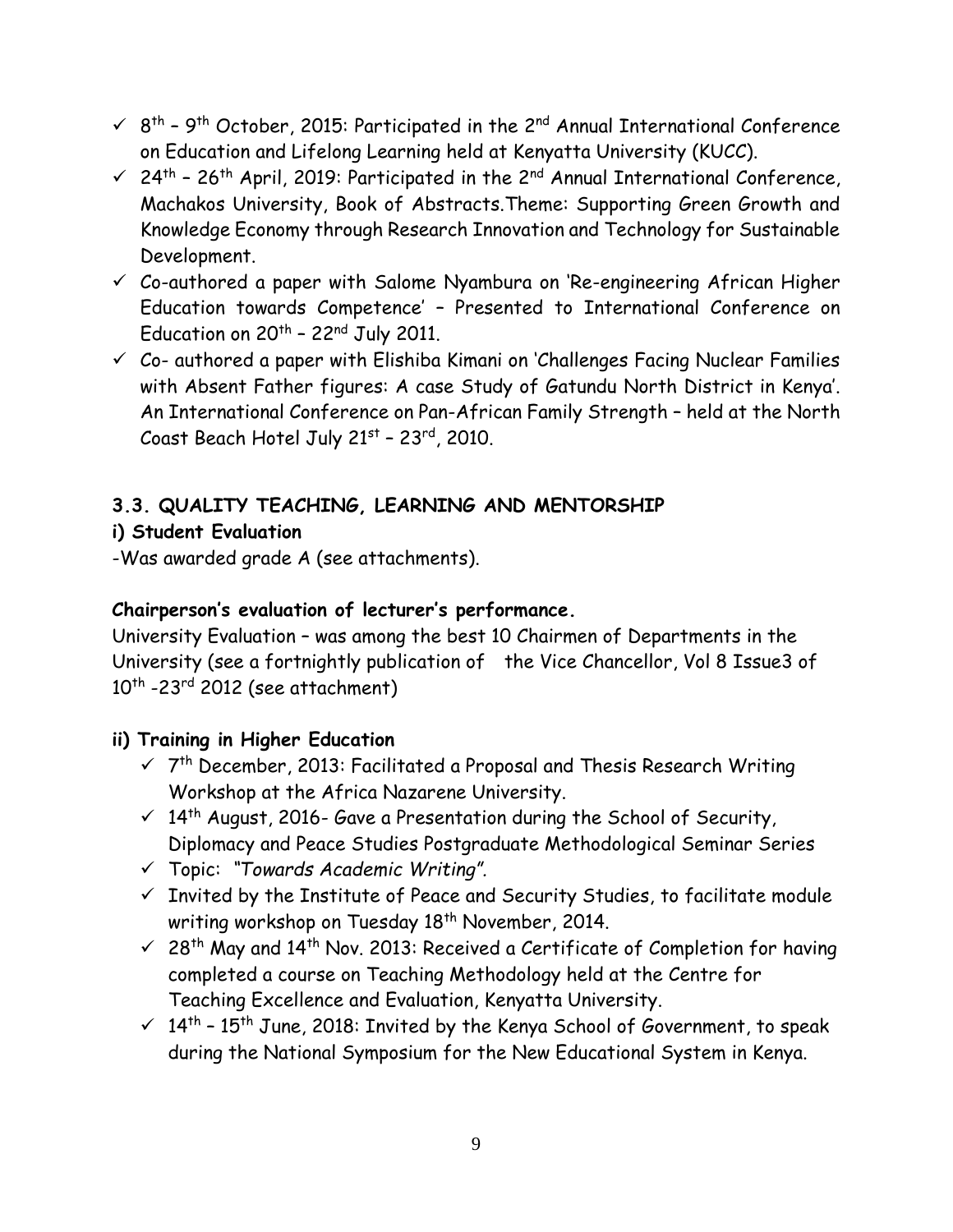### **Post graduate Supervision**

# **iv) Supervision of Postgraduate Students (Completed)**

# **Ph.D (Completed)**

| 1. Annah Jepketer         | E83/CTY/11029/2008 |
|---------------------------|--------------------|
| 2. Michael Mukuvi         | E83/5046/2004      |
| 3. Nkirina Peter Severina | D86/15157/2004     |
| 4. Dan Odhiambo Okita     | E83/33708/2015     |
| 5. Lydia N. Nzomo         | E83/15281/05       |
| 6. Madrine King'endo      | E83/11285/2006     |
| 7. Ondicho Kemuma Naom    | E83/CE/12000/2007  |
| 8. Violet Khalayi Wawire  | E83/7627/1999      |
|                           |                    |

# **Ph.D (On-going)**

Two (2) on-going supervision

| 1. Sr. Monica M. Mwandime - |                          | E83/13232/09   |
|-----------------------------|--------------------------|----------------|
| 2. Okello Pamela Akinyi     | $\overline{\phantom{0}}$ | E83/26048/2013 |

# **Masters (Completed)**

| 1. Mella Grace Akinyi     |                          | E55/CE/22194/2010      |
|---------------------------|--------------------------|------------------------|
| 2. Peter M. Igesha        | $\sim$                   | C150/CTY/26967/2011    |
| 3. Atieno Mary Andere     | $\overline{\phantom{0}}$ | E55/CE/26270/2011      |
| 4. Githinji Susan Wanjiku | $\sim$                   | E55/CE/22612/2010      |
| 5. Simon Jacinta Wangai   | $\sim$                   | E55/CE/22482/2010      |
| 6. Cosma G. Gatere        |                          | C154/CTY/PT/24548/2011 |
| 7. Patrick Kanja Wachira  |                          | E83/50621/2004         |
| 8. Rachel Wangari Ndathe  | $\overline{a}$           | E55/10684/2004         |
|                           |                          |                        |

# **Masters (On-going)**

Nine (9) on-going supervision

| 1. Rebbecca Mumbi Reuben - |                | E55/CE/22188/10        |
|----------------------------|----------------|------------------------|
| 2. Eva Matunda Dawai       |                | C154/CTY/PT/25660/2011 |
| 3. Edson Kioko             |                | C159/CTY/PT/23195/2012 |
| 4. Esther Wambui Kiama     | $\sim$         | E55/20334/12           |
| 5. Mwinzi Veronica         | $\blacksquare$ | E55/CE/24642/12        |
| 6. Julius Mulu Kisendi     | $\blacksquare$ | E55/CE/23783/2012      |
| 7. Lydia Chesang Sigei     | $\hbox{--}$    | E55/20332/2012         |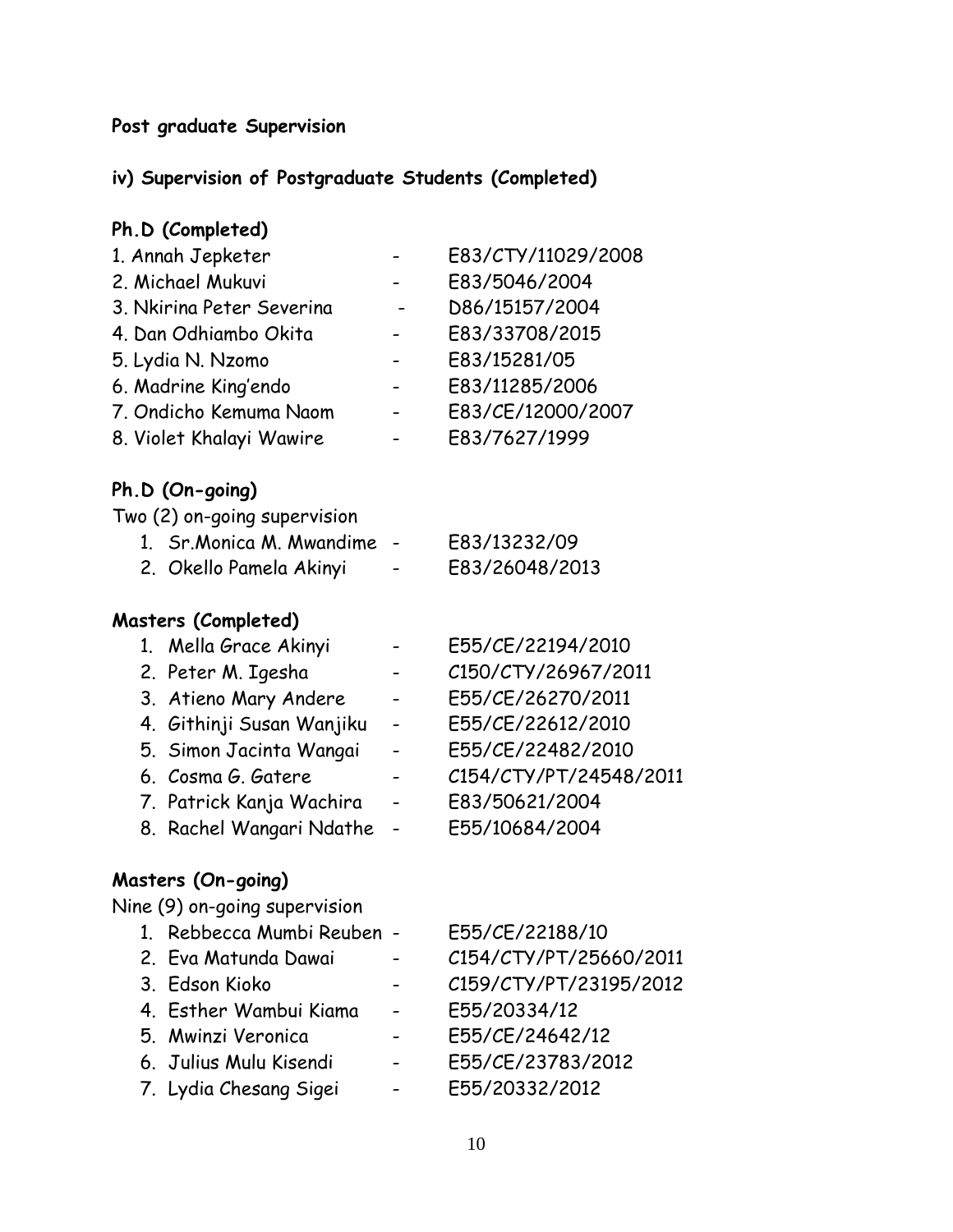| 8. Wekesa Patricia Mating'i - |  |  | E55/CE/26277/11 |  |
|-------------------------------|--|--|-----------------|--|
|                               |  |  |                 |  |

9. Khasiala Emmaculate - E55/27654/2018

### **3.4. PROFESSIONAL/CONSULTING**

# **i) Evidence of Networking and Collaborating with External Organizations**

- $\checkmark$  17<sup>th</sup> May, 2021: Appointed to a Proposal Writing Committee for the International Development Research Centre (IDRC), coordinated by Kenyatta University Dadaab Centre/.
- $\checkmark$  Appointed part of the team for a Proposal development for a grant from Open Society Foundations from the Faculty of Education, York University to offer the Borderless Higher Education for Refugees (BHER) Project.
- $\checkmark$  I was Part of a research colloquium at Arizona State University -School of International Letters and Cultures. Kenyatta University and Arizona University Signed a General Collaboration Agreement in November, 2018.
- $\checkmark$  Invited to participate and speak at the upcoming 3<sup>rd</sup> Africa-China World Bank Education Partnership Forum on Teacher Education to be held from November 12-15, 2019 in Jinhua, China.
- $\checkmark$  Appointed Chair, in the 1st Teachers Conference (2019) in the Sub theme one: Teacher Training, Utilization and Development in the 21<sup>st</sup> Century.
- $\sim$  10<sup>th</sup> 11<sup>th</sup> November, 2020: Participated in a virtual experimental learning journey at the Stellenbosch University Experiential Education Conference (SUEEC) 2020.
- $\checkmark$  30<sup>th</sup> September, 2020: Invited to Panel Discussion during 2020 World Teachers Day Celebration – 5<sup>th</sup> October, 2020
- $\checkmark$  Nominated by the DVC (Academic) to be part of the team to visit the Teachers Service Commission for a Consultative Meeting to be held on Monday 2<sup>nd</sup> March, 2020 at 10.00 a.m.
- $\checkmark$  Initiated as a Chairperson, a Memorandum of Understanding between Kenyatta University and Steno Diabetes Centre, Denmark.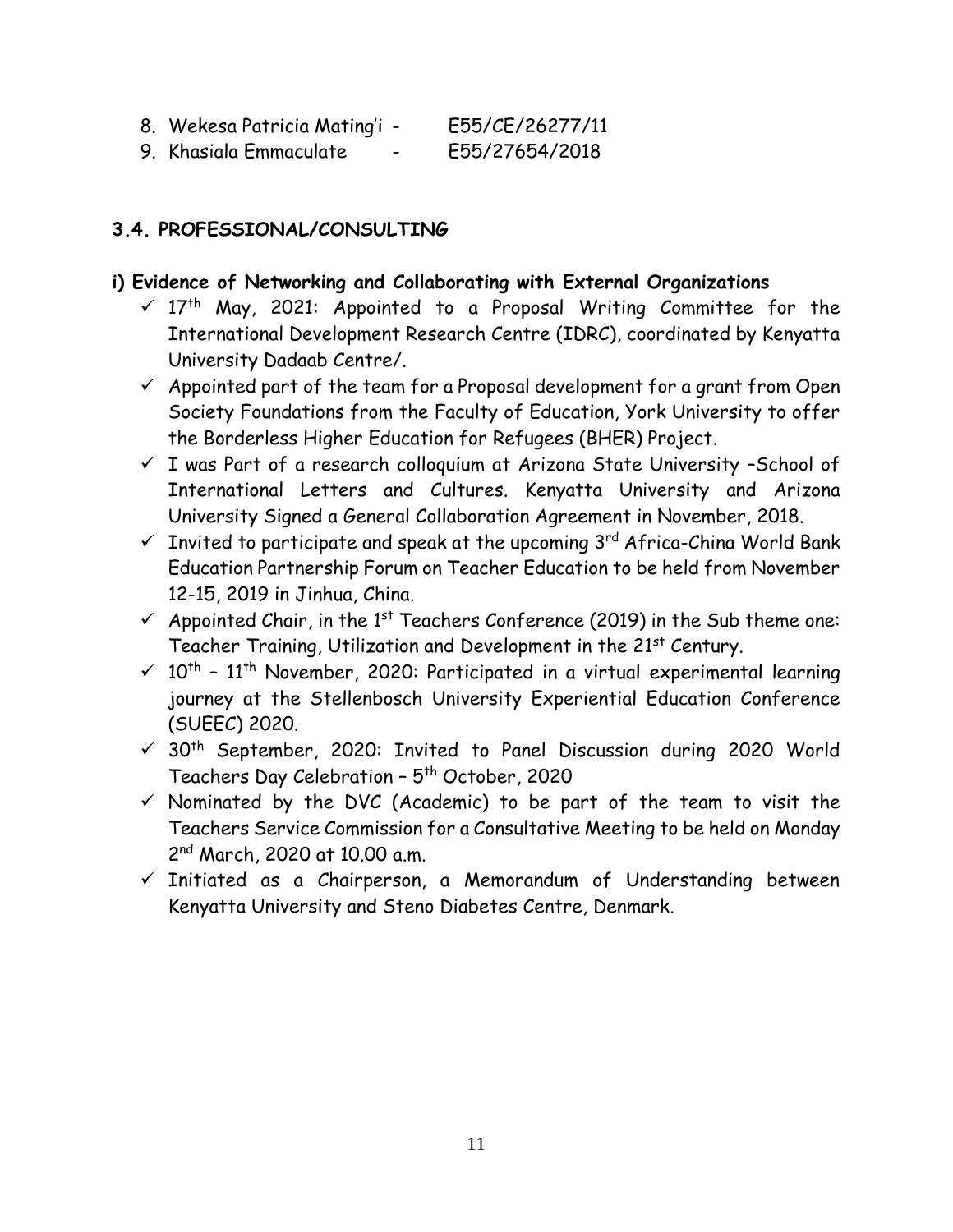# **LOCAL/NATIONAL/REGIONAL/INTERNATIONAL RECOGNITION Academic/Commission Boards**

- $\checkmark$  Academic Board Member, Kenya Institute of Curriculum Development (KICD), 2006 – 2018.
- $\checkmark$  Resource Person, Commission for University Education (CUE), 2006 to date.
- $\checkmark$  Appointed member of Serek Journals Advisory Board.

# **Being Invited to a Seminar as a Resource Person**

- $\checkmark$  Reciprocal Learning Beyond Crisis BHER Speaker Series 2021-2022 Higher Education in Comparative Perspective: Opportunities and Challenges : Windle International Kenya.
- $\checkmark$  12<sup>th</sup> March, 2021: Invited by the TSC to a Sensitization workshop for University Deans, School of Education and PTTC Principals on the Teachers Service Commission's entry requirements and qualifications for Teacher Registration.
- $\checkmark$  16<sup>th</sup> November, 2020: Nominated to Participate in the Review of the National Assessment System for Monitoring Learner Achievement (NASMLA) Policy Framework.
- $\checkmark$  5<sup>th</sup>-6<sup>th</sup> October, 2020: Invited by the Teachers Service Commission (TSC) as a Resource Person during the World Teachers Day. Theme" *The Teacher as a Resource: Quality and Utilization.*
- $\checkmark$  6<sup>th</sup> October, 2020, Invited by the Kenya National Commission for UNESCO as a Panelist during the Virtual Webinar 2020 World Teachers Day Celebration.
- $\checkmark$  Invited on 9<sup>th</sup> to 13<sup>th</sup> May 2011 by the Dean, Graduate School and the theme was "Developing Research Instruments ".
- $\checkmark$  Invited on 30<sup>th</sup> January 2012 to a Postgraduate Seminar by the Dean, School of Applied Human Sciences – Theme was on "Research Methodology: Research Objectives, Research Questions and hypotheses.
- $\checkmark$  Received a certificate of participation in the 1<sup>st</sup> PEN WEBINAR on teachereducation on the theme "Recover and Revitalize Education for COVID-19 Generation".

# **ii) Being a referee for professional periodical or being an invited member of an editorial board**

 $\sim$  23<sup>rd</sup> February, 2015 to date: A member of editorial board of the East African Journal of Educational Research (EAJER) ISSN 2070-0881 for the Kenya Institute of Curriculum Development.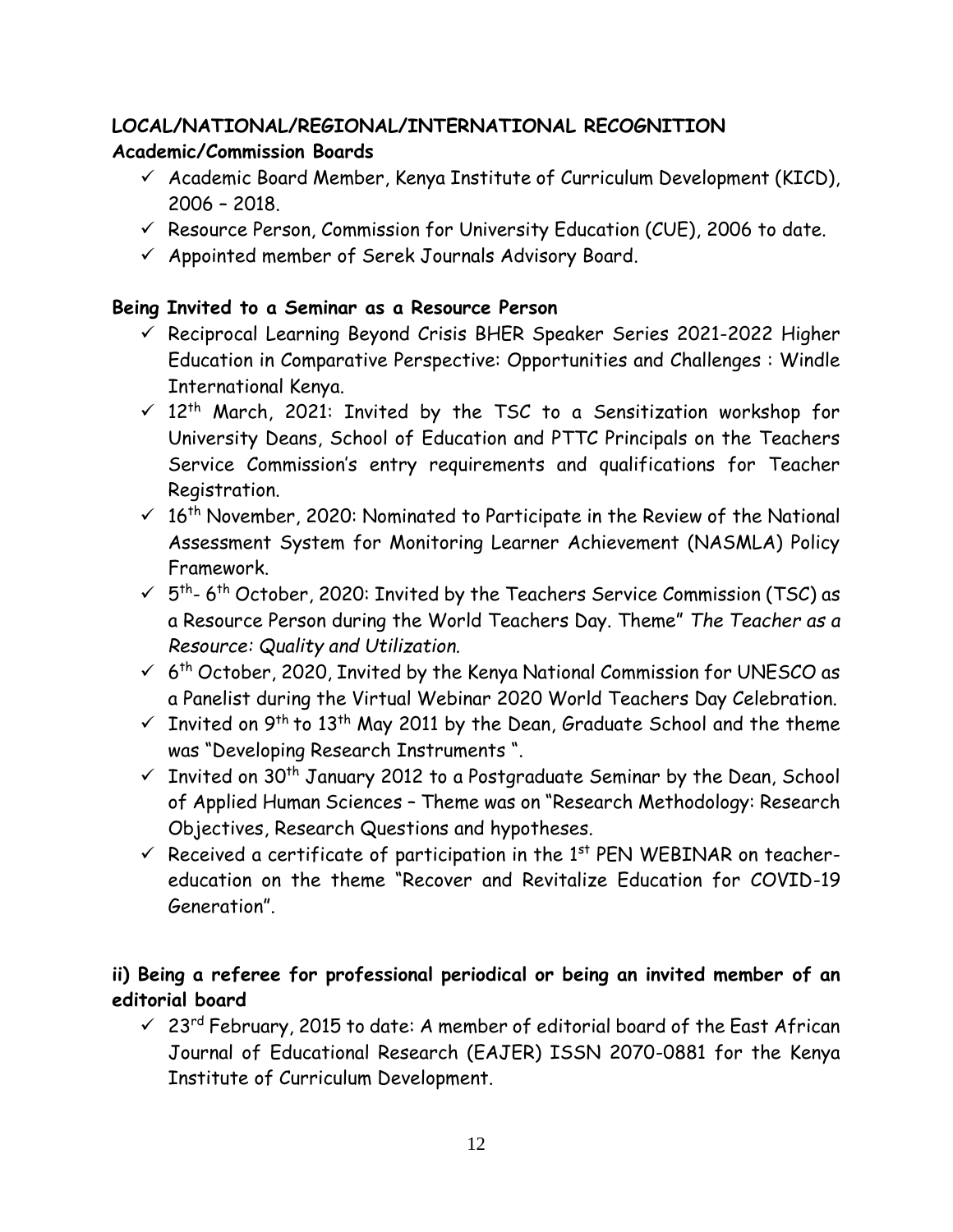#### **iii) Appointment to National, Regional or International Boards as a Consultant**

- $\checkmark$  30<sup>th</sup> September, 2016- Appointed by the Commission for University Education to a Committee, to evaluate the Proposed Curriculum for Bachelor of Education (Arts) for UMMA University.
- $\checkmark$  Appointment to the International Conference Committee on Gender Based Violence and Sexual Harassment by the Deputy Vice Chancellor (Academic). Conference was held from  $1<sup>st</sup>$  to  $3<sup>rd</sup>$  August 2012.
- $\checkmark$  26<sup>th</sup> July, 2017: Invited to the Stakeholders Consultation on "Doctoral Education in Commonwealth Africa".
- $\checkmark$  28<sup>th</sup> June, 2016- Appointed by the Commission for University Education to a Committee to evaluate the Proposed Curriculum for Bachelor of Education (Arts) for Sacred Heart University College.

### **iv) Consulting for external academic/professional organizations/institutions**

- $\checkmark$  Thursday 5<sup>th</sup> March, 2020: Invited to serve as a member of the interviewing panel in an academic ranking/promotion exercise for the Scott Christian University which will take place at the University's Conference and Retreat Centre.
- $\checkmark$  28<sup>th</sup> May, 2019. Invited to a Conference organized by the Teachers Service Commission to be Moderator on the theme "Teacher, utilization and Development in the 21<sup>st</sup> Century" on 21<sup>st</sup> June, 2019.
- $\sqrt{24}$ <sup>th</sup> July, 2017- Appointed as a key Stakeholder in Doctoral Education in Kenya, which is organized by Kenyatta University in Collaboration with Commonwealth Tertiary Education Facility (CTEF).
- $\checkmark$  3<sup>rd</sup> February, 2016- Appointed as an External Subject Expert for the Maasai Mara University.
- $\leq$  18<sup>th</sup> August, 2015: Invited as an Interview Panelist for the Kenya Institute of Curriculum Development (KICD).
- $\sim$  20<sup>th</sup> May, 2014:- Appointed a a Key Stakeholder on Curriculum Reforms at the Kenya Institute of Curriculum Development (KICD)
- $\checkmark$  13<sup>th</sup> May, 2014 Appointed as Quality Assurance Expert for the National Curriculum Review Instruments.

#### **v) Membership to Academic/Professional Bodies**

 $\checkmark$  18<sup>th</sup> March, 2016: Appointed member of the Academic Committee for the National Curriculum Reforms for the Ministry of Education, Science and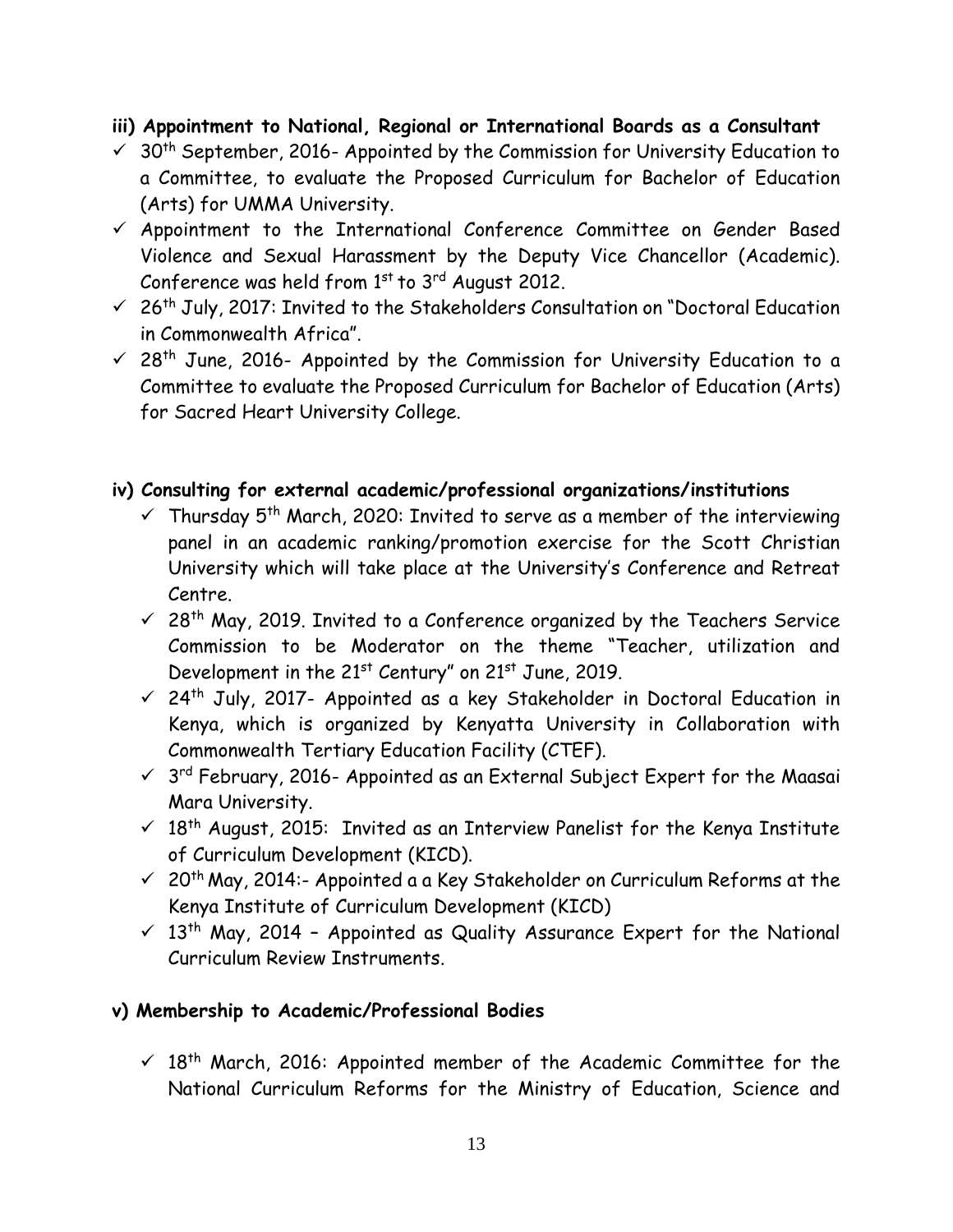Technology (MEST) in collaboration with Kenya Institute of Curriculum Development (KICD).

- $\checkmark$  13<sup>th</sup> May, 2014; Appointed as Quality Assurance Expert for the National Curriculum Review Instruments.
- $\checkmark$  10<sup>th</sup> December, 2007: Appointed as a member of the Kenya Institute of Education Academic Board

# **Vi) Peer Reviewer or External Examiners for Undergraduate and Postgraduate Programmes**

- $\checkmark$  12<sup>th</sup>-19<sup>th</sup> January 2021- Invited for an External Examination Session for the University of Eldoret.
- $\checkmark$  1<sup>st</sup> March, 2019: Invited for an External Examination Session for the University of Eldoret.
- $\checkmark$  5<sup>th</sup> September, 2018. Invited for an External Examinations Session for the University of Eldoret.
- $\checkmark$  16<sup>th</sup> July, 2015; External Examiner for John Kahuthu Gitau's Msc Thesis -Entitled " An Evaluation of Determinants of Career Decision Making of Hospitality Undergraduate Students Nairobi Metropolis Kenya." Mount Kenya University.
- $\checkmark$  25<sup>th</sup> July, 2017. Invited for an External Examination Session for 2016/2017 academic year examinations in the department of Educ. Mgt. & Foundations of **Education**
- $\checkmark$  6<sup>th</sup> May, 2016. Invited as an External Examiner for 2015/2016 academic year at the Karatina University.
- $\sqrt{21^{st}}$  March, 2016: Appointed as an External Examiner, University of Eldoret for a period of three (3) years with effect from 2015/2016 Academic year.
- $\checkmark$  9<sup>th</sup> May, 2016. Invited for External Moderation of Exams for School of Education, South Eastern Kenya University.
- $\sqrt{13}$ <sup>th</sup> July, 2015. Invited as an External Examiner for 2014/2015 Academic Year for the Karatina University.
- $\checkmark$  23<sup>rd</sup> June, 2015. Invited to examine the Ph.D Thesis of Mr. Herbert Sekandi a student in Nkumba University.
- $\checkmark$  6<sup>th</sup> July, 2015. Invited to be the External Examiner for Mr. John Kahuthu Gitau's M.Sc Thesis, a student in Mount Kenya University.
- $\sqrt{24}$ <sup>th</sup> November, 2014. Invited for External Examination for the Maasai Mara University.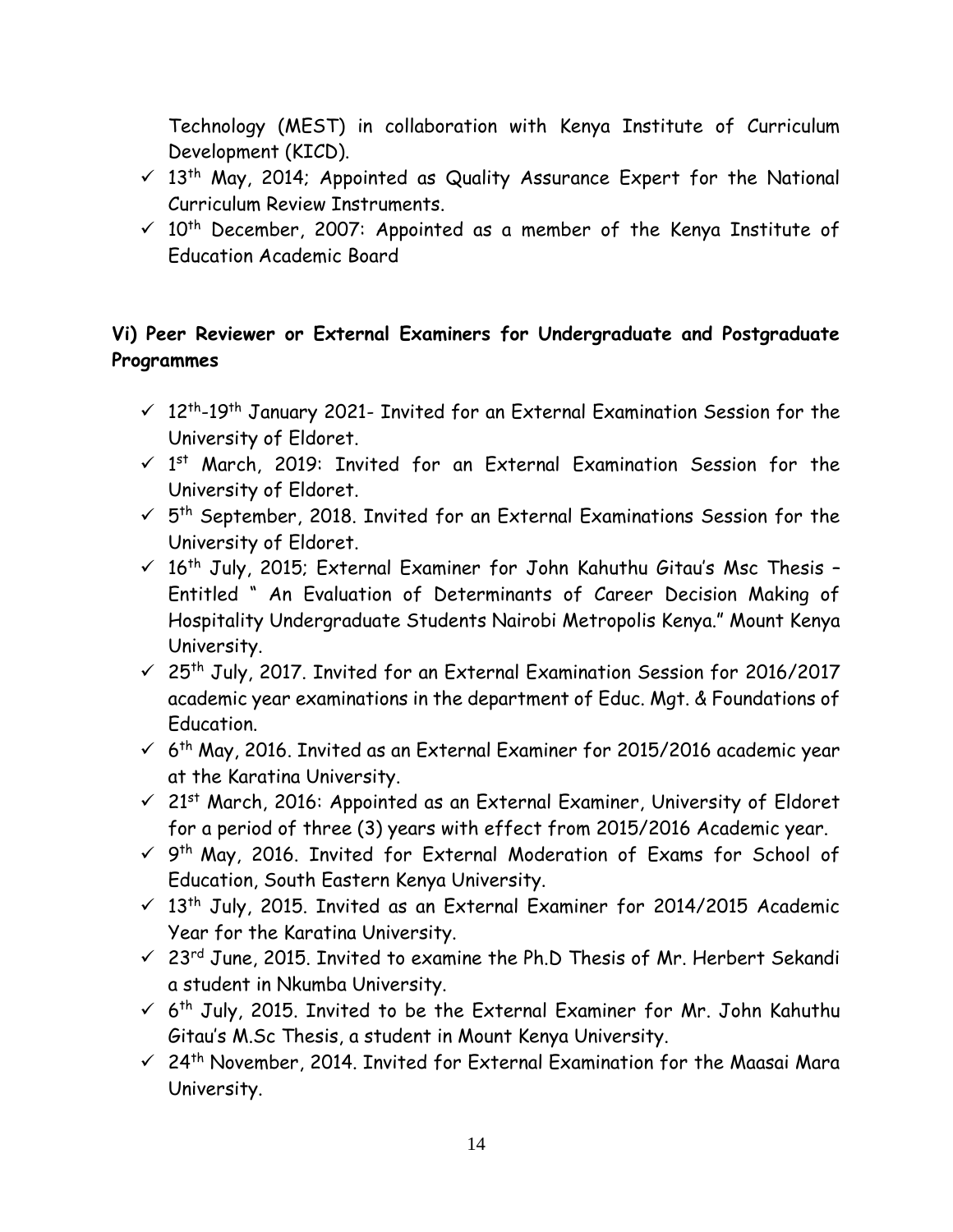$\checkmark$  5<sup>th</sup> February, 2016: Appointed as an External Subject Expert in the validation in Educational Foundation Programmes for the Maasai Mara University.

# **3.5. ADMINISTRATION AND RESPONSIBILITIES**

# **3.5.1. Recognized University administrative positions**

- $\sqrt{15}$  November 2017 to date, Ag. Dean, School of Education, Kenyatta University.
- $\times$  10<sup>th</sup> May 2017: Renewal of Appointment as Associate Dean, School of Education.
- $\leq$  16<sup>th</sup> April, 2018. Appointed to a Committee reviewing the Postgraduate Students Handbook.
- $\checkmark$  9<sup>th</sup> November, 2018: Appointed to a Committee to Restructure Postgraduate Seminars.
- $\checkmark$  8<sup>th</sup> July, 2019: Appointment to a Committee to Monitor, Review and Respond to ongoing Educational and Curriculum Reforms and their Implications on Higher Education in Kenya.
- $\checkmark$  24<sup>th</sup> November, 2017: Appointed as a Staff Mentor by the Deputy Vice-Chancellor, KU
- $\checkmark$  15<sup>th</sup> May 2015 to 31st October 2017, Associate Dean, School of Education, Kenyatta University.
- $\checkmark$  24<sup>TH</sup> February, 2016: Appointed to a Technical Committee for Harmonization of Programs.
- $\checkmark$  20<sup>th</sup> May, 2015: Appointed as Associate Dean, School of Education.
- $\checkmark$  6<sup>th</sup> August 2014 Director, Teaching Practicum and Mentorship Center, Kenyatta University.
- $\checkmark$  13<sup>th</sup> October, 2015. Appointed Chairman, to a Committee to Investigate an Alleged Case of Plagiarism by John Kahuthu Reg.No. T129/25669/2011.
- $\sqrt{12^{th}}$  February 2014, Chairman, Students Appeals Committee, Kenyatta University
- $\checkmark$  21st February 2014 Member, Consultancy Services Unit, Kenyatta University.
- $\checkmark$  February 2014, Chairman, Center for Capacity Development, Kenyatta University
- $\checkmark$  September 2013, Chairman, Board for the Institute of Peace and Security Studies, Kenyatta University.
- $\checkmark$  9<sup>th</sup> July 2007 to 15<sup>th</sup> July 2012, Appointment as Chairman, Department of Educational Foundation, School of Education, Kenyatta University.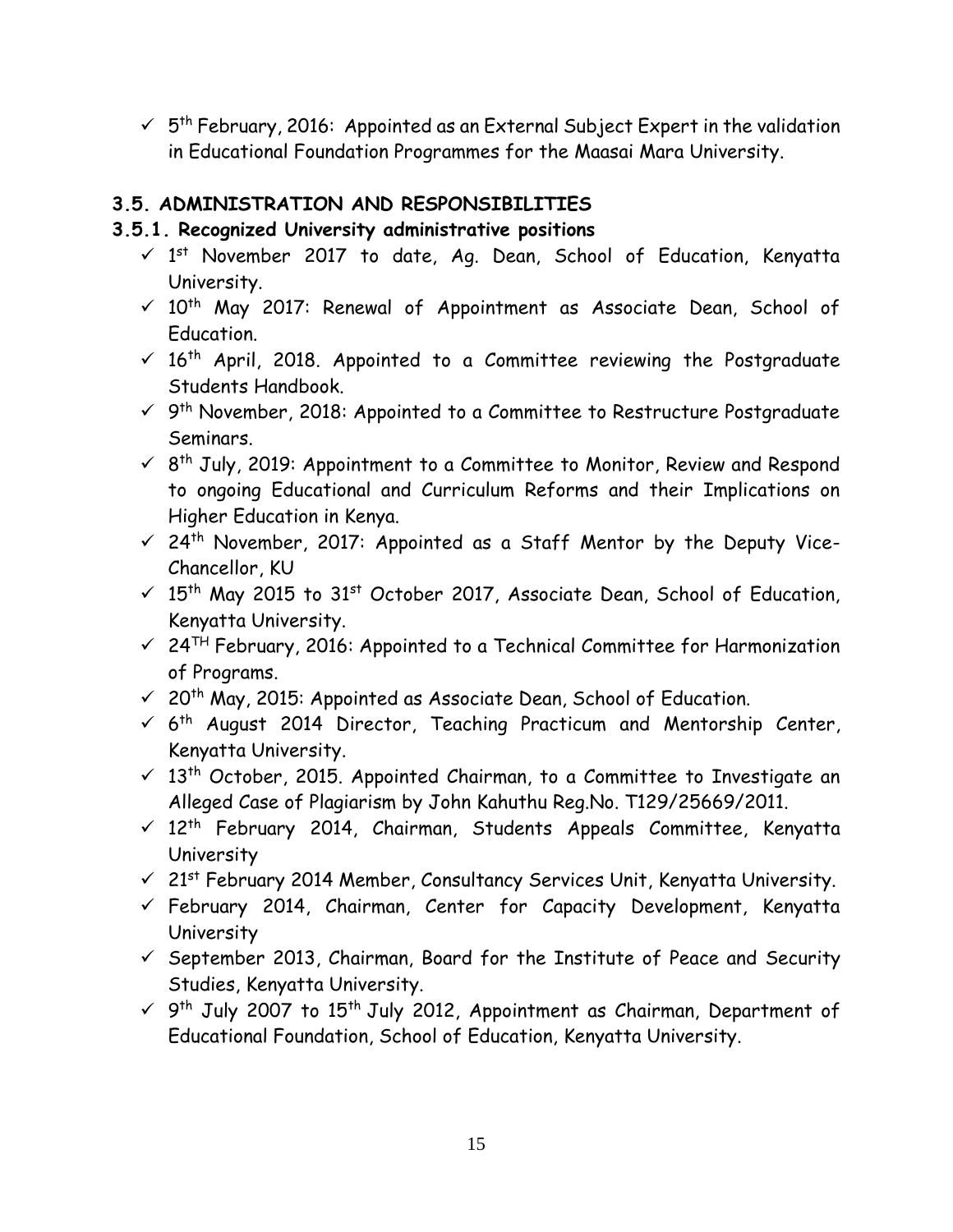- $\checkmark$  29<sup>th</sup> January 2008, Appointment by DVC Academic as a member to the Committee on establishment of short in-service courses for teachers, tutors and school managers, Kenyatta University.
- $\checkmark$  11<sup>th</sup> July 2002 21<sup>st</sup> April 2004, Assistant Director, Institute of Open Learning –Kenyatta University.
- $\checkmark$  Previously and on several occasions acted as Dean, School of Education, Kenyatta University.
- $\checkmark$  7<sup>th</sup> January 2010, Appointed by the Vice Chancellor to be a Committee Member on Nyeri Campus.
- $\checkmark$  Appointed to the Committee to negotiate Revised Contract Terms with the Ministry of Defence on 7<sup>th</sup> October, 2014.
- $\checkmark$  Appointed to investigate the alleged irregularity in the Thesis Submission Process on 15<sup>th</sup> August, 2014.
- $\checkmark$  Appointed as Quality Assurance Expert for the National Curriculum Review Instruments on 13<sup>th</sup> May, 2014.
- $\checkmark$  Appointed Chairman to Students' Disciplinary Appeals Committee on 12<sup>th</sup> February, 2014.
- $\checkmark$  Appointed Chairman, to the Board for Regional Centre for Capacity Development on 27<sup>th</sup> January, 2014.
- $\checkmark$  21st December, 2005: Appointed as Ag. Chairman, department of Educational Foundations.

# **Being a member of a University Standing or ad-hoc Committee**

- $\checkmark$  3<sup>rd</sup> July, 2021: Appointed as a Chairman, to a Committee to look into CBC Programmes Implementation Framework for the School of Education.
- $\checkmark$  13<sup>th</sup> December, 2018. Appointed by the Vice Chancellor to the Centre for Teacher Professional Development and Excellence Board
- $\checkmark$  4<sup>th</sup> December, 2018. Appointed by the Vice Chancellor to the Kenyatta University Dadaab Center Board
- $\checkmark$  9<sup>th</sup> May, 2018. Appointed by the Vice Chancellor, as a Chairman of the Tender Processing Committee
- $\checkmark$  28<sup>th</sup> February, 2018. Appointed by the DVC (Academic) as a Chairman of the Committee to Develop a Tracer Study Policy
- $\checkmark$  28<sup>th</sup> March, 2017, Appointed by the Vice Chancellor, as a Chairman, of the Students' Disciplinary Appeals
- $\sqrt{17}$ <sup>th</sup> January, 2017. Appointed by the Vice Chancellor to the Kenyatta University Press Editorial Board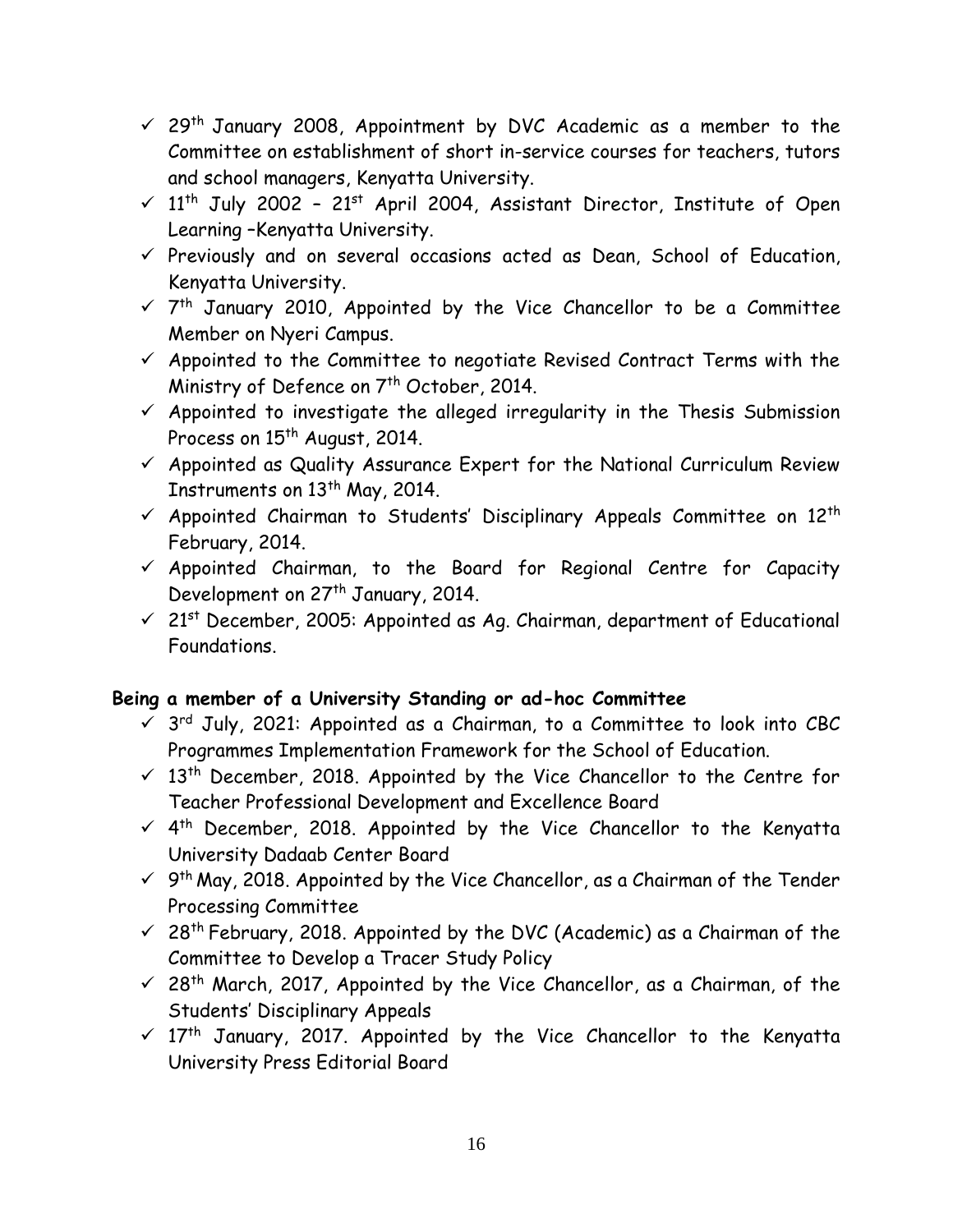- $\checkmark$  13<sup>th</sup> October, 2015. Appointed by the DVC (Academic), as a Chairman of the Committee to investigate an alleged case of Plagiarism by John Kahuthu Reg.No: T129/25660/2011
- $\checkmark$  17<sup>th</sup> September, 2014. Co-opted as a member of the University Senate
- $\checkmark$  15<sup>th</sup> August, 2014. Appointed by the DVC (Academic) as a Chairman, to a Committee to Investigate the alleged Irregularity in the Thesis Submission Process by Lydia Nanjala Wamalwa -Reg/No: 184/11942/2007-Biochemistry & Biotechnology department
- $\checkmark$  27<sup>th</sup> January, 2014. Appointed as a Chairman of the Board for Regional Centre for Capacity Development
- $\checkmark$  7<sup>th</sup> January 2008, Appointed as a Committee Member by the Vice Chancellor on Nyeri Campus Development.
- $\checkmark$  11<sup>th</sup> July 2002 to 21<sup>st</sup> April 2004: Assistant Director, Institute of Open Learning.
- $\checkmark$  2002 to date: Member, School of Education Curriculum Committee.
- $2000$  to 2004: Chairman, Postgraduate Studies Committee (at department of Educational Foundations)
- $\checkmark$  2000 to date: Representative of the department of the School of Education.
- $\checkmark$  22<sup>nd</sup> January 1997 to 22<sup>nd</sup> January 1998: Departmental Examinations' Coordinator, Department of Educational Foundations.

# **xii) Renewal of Appointments**

- $\checkmark$  10<sup>th</sup> May, 2017. Renewal of Appointment as Associate Dean, School of Education for a period of two (2) years.
- $\checkmark$  10<sup>th</sup> July, 2010, Renewal of appointment as Chairman, Department of Educational Foundation, School of Education, Kenyatta University.

# **3.5.2. Other Responsibilities in the University**

- $\checkmark$  24<sup>th</sup> November, 2017. Appointed as a Staff Mentor for 2017/2018 and 2018/2019 Academic Years.
- $\checkmark$  5<sup>th</sup> February, 2015. Appointed as a Staff Mentor for 2014/2015 academic year.
- $\checkmark$  Appointed as a Committee Member by the Vice Chancellor on Nyeri Campus Development - 7<sup>th</sup> January, 2008.
- $\checkmark$  11<sup>th</sup> July 2002 to 21<sup>st</sup> April 2004: Assistant Director, Institute of Open Learning.
- $\checkmark$  2002 to date: Member, School of Education Curriculum Committee.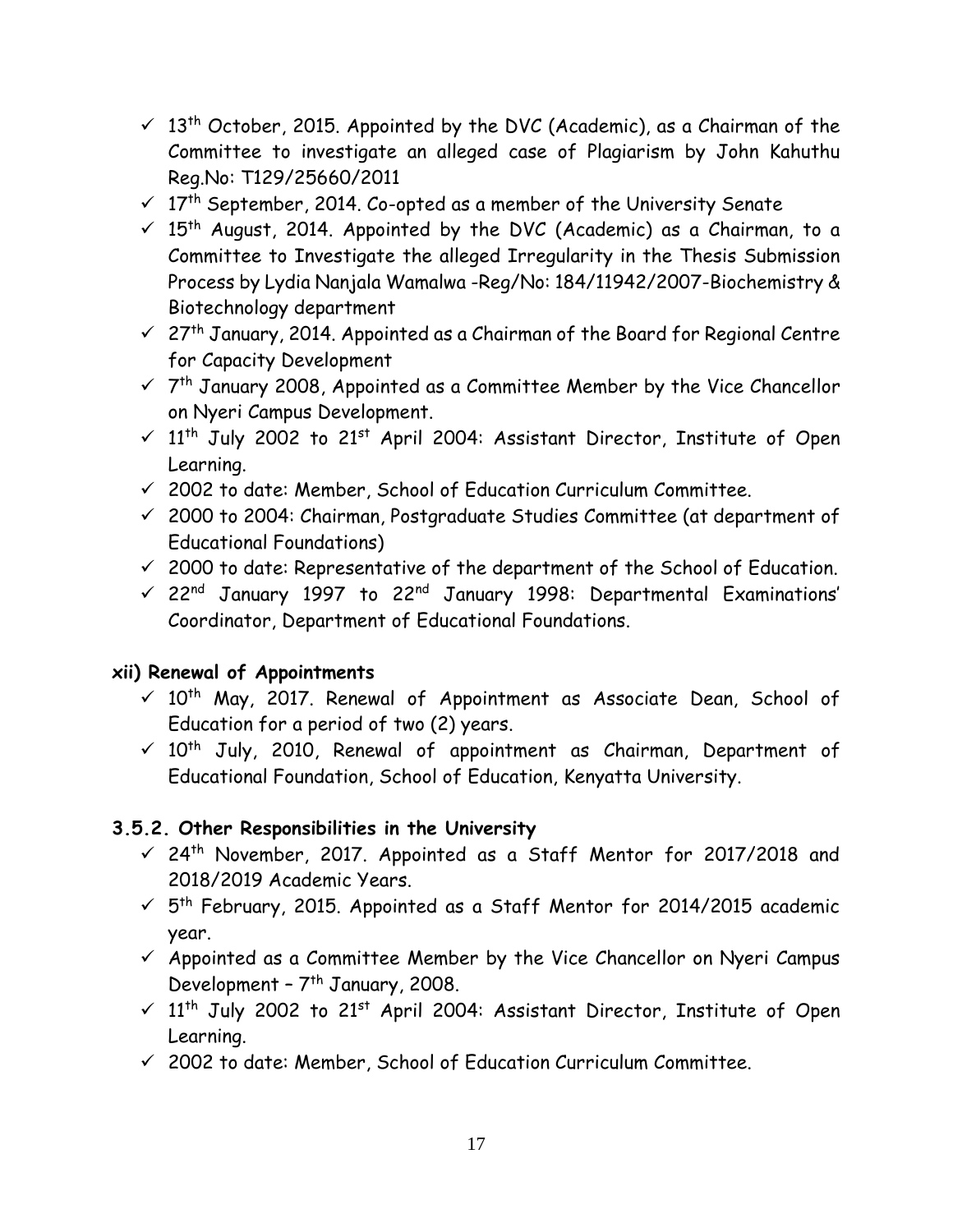- $\checkmark$  2000 to 2004: Chairman, Postgraduate Studies Committee (at department of Educational Foundations).
- $\checkmark$  2000 to date: Representative of the department of the School of Education.
- $\checkmark$  22<sup>nd</sup> January 1997 22<sup>nd</sup> January, 1998: Departmental Examinations' Coordinator – Sociology of Education, department of Educational Foundations.

#### **Initiating New Academic Programmes in the Department or School**

- $\checkmark$  8<sup>th</sup> July, 2019. Appointed by the Vice Chancellor to a Committee to Monitor, Review and Respond to Ongoing Educational and Curriculum Reforms and their Implications on Higher Education in Kenya.
- $\checkmark$  9<sup>th</sup> November, 2018. Appointed as a member of a Committee to Restructure Postgraduate Seminars
- $\checkmark$  13<sup>th</sup> April, 2017. Appointed as a member of the Executive Committee for the departmental Academic Programmes and Restructuring (Curriculum Review).
- $\checkmark$  12<sup>th</sup> January, 2017. Appointed by the Vice Chancellor to a Committee to Investigate Offering of the Diploma and Certificate in Security and Correctional Science.
- $\checkmark$  24<sup>th</sup> February, 2016. Appointed by the Vice Chancellor to a Technical Committee for Harmonization of Programs
- $\checkmark$  7<sup>th</sup> May, 2015: Appointed as a Committee Member for the Academic Programmes and Restructuring in the department of Educational Foundations.
- $\checkmark$  7<sup>th</sup> October, 2014. Appointed as a Committee Member to Negotiate Revised Contract Terms with Ministry of Defence.

# **Appointment in an Academic Body**

24<sup>th</sup> February, 2016. Appointed as a Patron for Machakos County Kenyatta University Students' Association.

# **3.6. COMMUNITY ENGAGEMENT AND OTHER CONTRIBUTIONS**

# vi) **Attracting research and development funding**

 $\checkmark$  Invited to a Participatory action Research Group on Transforming Universities for a Changing Climate as Senior Researcher. A Project worth \$280,000 funded by the UK Research and Innovation, (UKRI), Global Challenges Fund (GCRF). It is led by University College London, and implemented in Kenya, Mozambique, Brazil and Fiji. I participate as a Senior Researcher.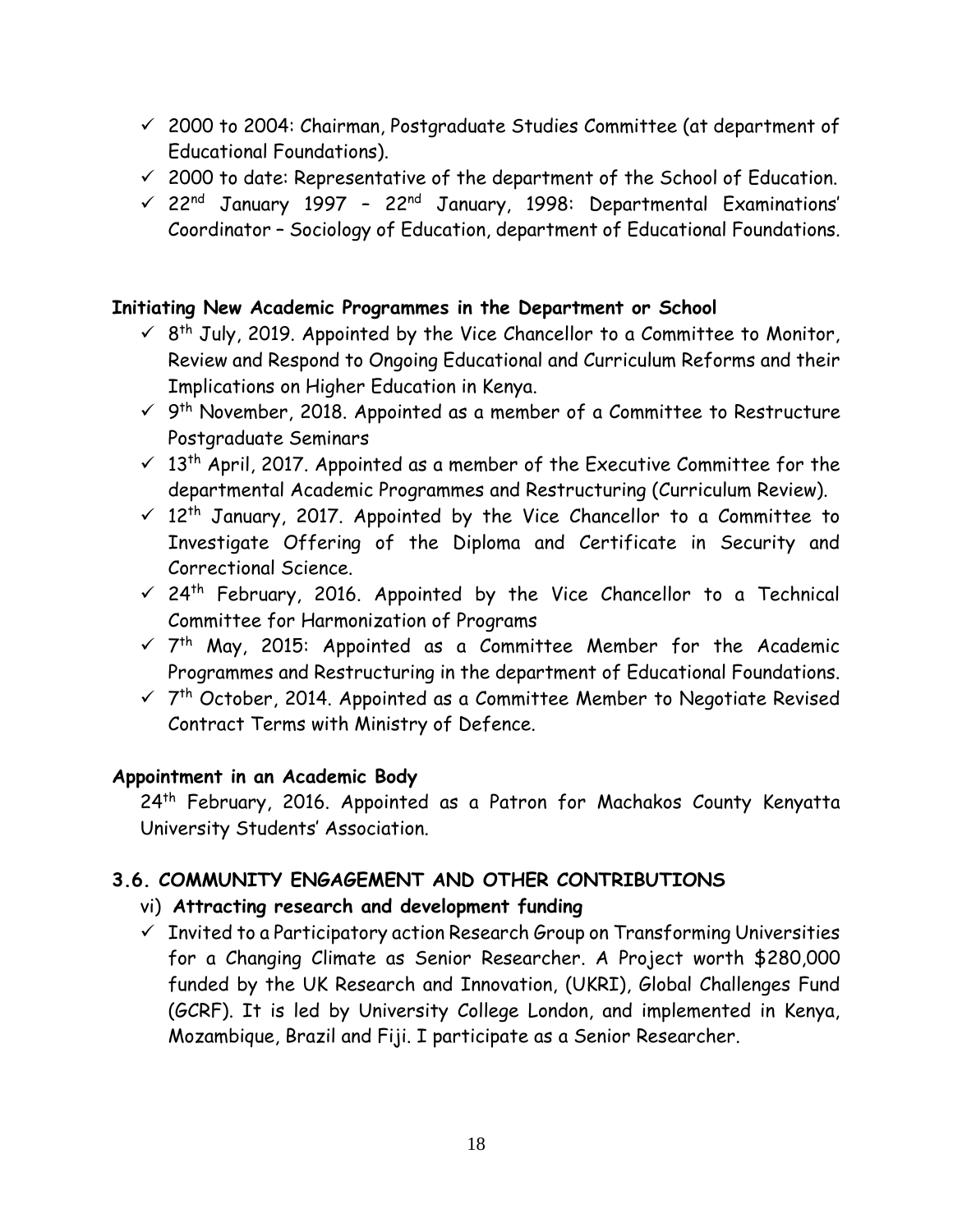- $\checkmark$  16<sup>th</sup> September, 2019. Awarded NRF research fund for a 2<sup>nd</sup> Call Multidisciplinary Research Projects -2019/2020 FY whereby I am a Co-Principal Investigator, amounting to Kshs. 18,000,000.
- $\checkmark$  4<sup>th</sup> June, 2019. Won a research grant with the National Gender and Equality Commission amounting to Kshs. 382,800/=.(attachment)
- $\checkmark$  7<sup>th</sup> June, 2018. Won a research grant with the UNESCO amounting to 4566.00 USD. (attachment)
- $\checkmark$  Research entitled "Impact of Thika Super Highway on Social Economic Development within Ruiru Municipality – as an Assistant Principal Investigator. Project funded by Ruiru Municipality – Awarded amount of Kshs. 750,000. (attachment)
- $\checkmark$  A part of researcher who won a grant for a pilot study entitled "Children Across Cultures Tackling Unhealthy settings (CACTUS PILOT)". Project funded by Steno Health Promotion Centre. Awarded amount 62,000 DDK, (Ksh. 1000,605,= 80).

# **vii) Community Service and Outreach**

# **Board Member of a School**

- $\leq$  28<sup>th</sup> May, 2019. Appointed as a Member of the Board of Management at Kathiani Girls in Machakos County for a period of three years.
- $\checkmark$  January 11, 2009. Appointed Board of Governors membership at St. Francis Girls High School – Mang'u for a period of three years.
- $\checkmark$  Board of Governor Member Ngoleni Secondary School 1990-to date.

# **RECOGNITION, AWARDS AND HONOURS**

- $\checkmark$  March 2019. Recognition for an outstanding research paper titled 'Prevalence of Students Sexual Harassment in Secondary Schools in Nyamira and Kiambu, Counties, Kenya.
- $\leq$  16<sup>th</sup> August, 2019. Received an appreciation for participating in Machakos University 2nd International Conference.
- $\checkmark$  18<sup>th</sup> June 2019, Received an appreciation for facilitation during Senzitization Workshop for Commissioners and Senior Managers organized by the National Gender and Equality Commission.
- $\checkmark$  Received an appreciation for submitting a report on alleged case of Plagiarism by Dr. Ngaruiya Kariuki Amos –C82/32033/2015
- $\sqrt{18}$ <sup>th</sup> April, 2018. Received an appreciation for having been a Guest Speaker during the 1<sup>st</sup> Annual International Conference held at Machakos University from 17th – 19th April, 2018.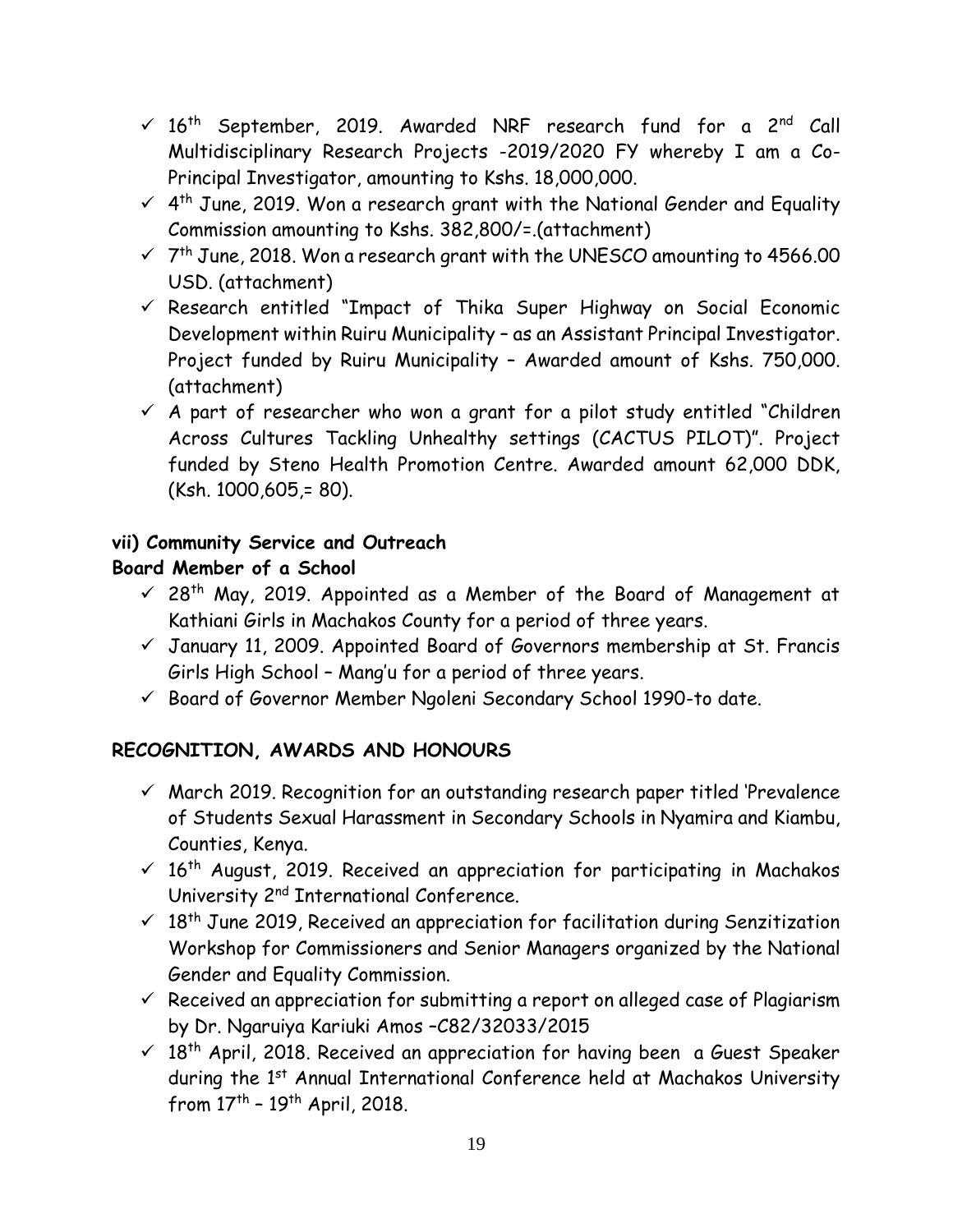- $\checkmark$  7<sup>th</sup> June, 2017. Received an appreciation for a job well done as a Member to the Committee on 'Investigation of the Process of Examining MBA Projects in Graduate School".
- $\times$  22<sup>nd</sup> April, 2016. Received an appreciation letter by the outgoing Vice Chancellor Prof. Olive M. Mugenda
- $\checkmark$  6<sup>th</sup> October, 2017. Received a Certificate of Appreciation for active participation in the planning of the 4<sup>th</sup> International Annual Conference on Education and Lifelong Learning held  $ON 5<sup>-6</sup>$  October, 2017 at the KUCC.
- $\checkmark$  7<sup>th</sup> October, 2016. Received a Certificate of Appreciation for active participation in the planning of the 3<sup>rd</sup> International Annual Conference on Education and Lifelong Learning held on 6-7<sup>th</sup> October, 2016 at the KUCC.
- $\checkmark$  11<sup>th</sup> October, 2015. Received an expression of appreciation for active participation in the planning of the 2<sup>nd</sup> International Annual Conference on Education and Life Long Learning held on 8-9 th October, 2015 at the KUCC.
- $\checkmark$  20<sup>th</sup> February, 2015. Received an appreciation for having served as Chairman, of the Board for the Regional Centre for Capacity Development.
- $\checkmark$  7<sup>th</sup> July, 2015. Received recognition of the Publication of Manuscript entitled "Teachers' Classroom Strategy for Enhancing Students' Performance in Public Secondary Schools in Nandi County, Kenya.

# **Guest Speaker**

- $\leq$  19<sup>th</sup> November, 2021: Invited to grace the 12<sup>th</sup> Graduation Ceremony as the Guest of honour at the Thika School of Medical and Health Sciences.
- $\checkmark$  4<sup>th</sup> November, 2021. Invited as a Keynote Speech at UUKi Transnational Education (TNE) Online Conference. The theme of the Conference *"Reviewing the Role of TNE in Tackling Global Challenges."*
- $\checkmark$  Wednesday, 23<sup>rd</sup> October, 2019. Invited as a Guest Speaker at the Presbyterian Church of East Africa – Sukari Parish. Paper presented: General Roles of Pupils, Parents and Teachers in Competency Based Curriculum.
- $\checkmark$  Friday, 31<sup>st</sup> May, 2019. Invited to a Prize-Giving Ceremony at St. Joseph the Worker Secondary School in Thika.
- $\sqrt{17}$ <sup>th</sup> -19<sup>th</sup> April 2018 Guest Speaker to the 1<sup>st</sup> Annual International Conference at Machakos University. The theme of the conference *"Harnessing Scientific Research, Innovation and Technology for Sustainable Development."*
- $\checkmark$  2<sup>nd</sup> April, 2019. Invited as Guest Speaker during Machakos University Second International Conference. The theme of the Conference "*Supporting Green*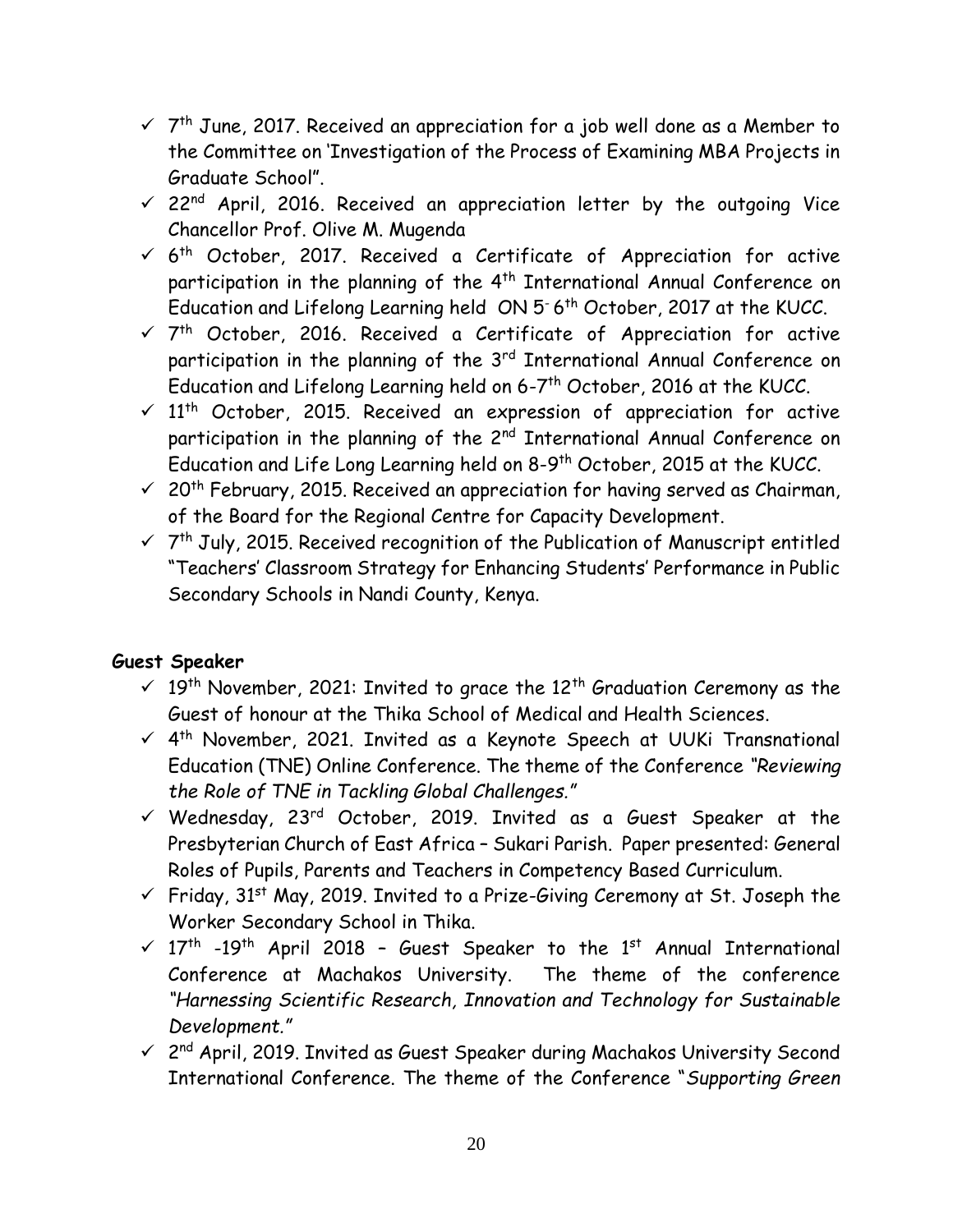*Growth and Knowledge Economy through Research, Innovation and Technology for Sustainable Development".*

- $\checkmark$  30<sup>th</sup> March, 2018. Invited to speak during the National Symposium on the New Educational System in Kenya. Paper presented "Role of Universities in Implementation of New Educational System".
- $\checkmark$  3<sup>rd</sup> June, 2017, Invited as a Chief Guest to an Educational Day for Mbusyani Mixed Day Secondary.
- $\sqrt{27}$ <sup>th</sup> April, 2017. Invited to speak to Secondary School students on career choice at the Oloolaiser High School in Ngong town.
- $\checkmark$  20<sup>th</sup> April 2017. Invited to give a talk on career choice at Dagoretti High School.
- $\sqrt{17}$ <sup>th</sup> March, 2017. Invited as a Facilitator in our Academic Conference for Form Three and Four students at the Deliverance Church-Kiserian Child Development Center.

# **Charity work**

- $\checkmark$  Member of Charitable activity for Improving Quality of Life
- $\checkmark$  Appointed by the Deputy Vice Chancellor as a Staff Mentor 1/12/2011.
- $\checkmark$  Member of National Book Development Council of Kenya 13<sup>th</sup> January 2006 to date.
- $\checkmark$  Resource Person, Commission for University Education, 2007 to date

# **INITIATING OR LEADING RESEARCH PROJECT**

- $\checkmark$  23<sup>rd</sup> November, 2016. Appointed by the Vice-Chancellor to spearhead developing a proposal on National Research Fund Grants for Multi-Disciplinary Collaborative Research 2016/2017.
- $\checkmark$  5<sup>th</sup> October, 2016. Appointed by the Vice-Chancellor as an Alternate-Chairman to a Proposal Writing Committee for the Intra-Africa Academic Mobility Scheme.
- $\checkmark$  10<sup>th</sup> April, 2017. Appointed to a UNESCO Chairs Committee to develop a proposal for the establishment of Uni Twin/UNESCO chairs in Universities in Kenya.
- $\checkmark$  19<sup>th</sup> June, 2020. Appointed to the Technical Committee for the Review of the National Assessment System for Monitoring Learner Achievement (NASMLA) Policy Framework.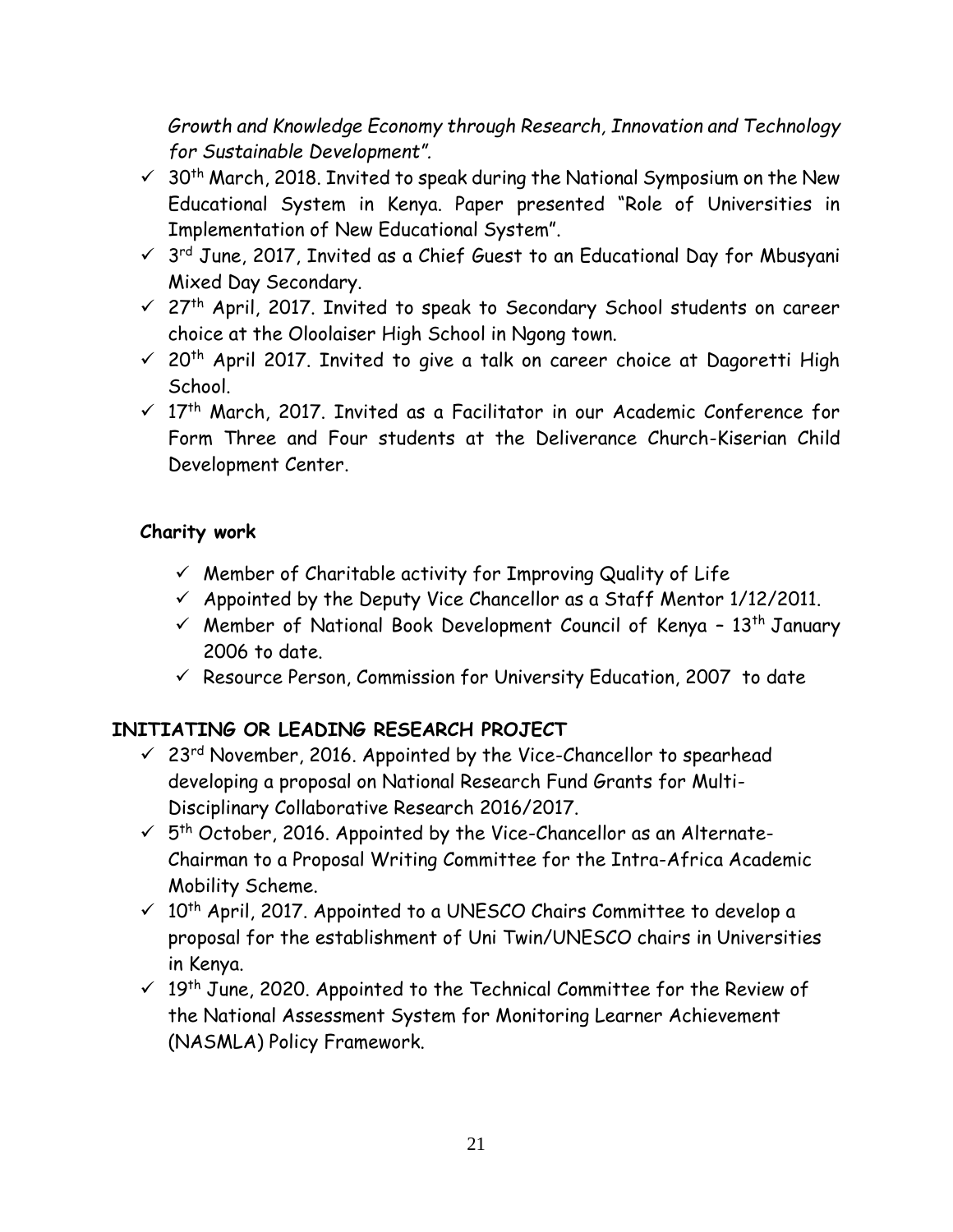# **DEVELOPING PROGRAMMES EXTERNAL TO KENYATTA UNIVERSITY**

- $\checkmark$  25<sup>th</sup> June, 2021: Appointed by Commission for University Education to a Site Inspection of Lukenya University, to assess the availability and adequacy of academic resources for supporting Postgraduate Diploma in Education.
- $\checkmark$  5<sup>th</sup> February, 2016. Appointed as an External Subject Expert for the Maasai Mara University.
- $\checkmark$  9<sup>th</sup> June, 2015. Invited by the CUE to be part of Technical Inspection Team of the Proposed Lukenya University to be held on 18<sup>th</sup> June, 2015.
- $\checkmark$  4<sup>th</sup> September 2015. Invited by the CUE to be part of the re-evaluation panel to prepare a comprehensive report on the Evaluation of the Proposed Bachelor of Education of Kiriri Women's University of Science and Technology.
- $\sim$  10<sup>th</sup> September, 2014. Appointed by the KICD as a member of the Academic Committee to prepare and present reports on monitoring the use of Digital Content in Economic Stimulus Programme (ESP) Schools in Kenya, Piloting the KICD Digital Content Development for Class one Laptop Initiative, Rapid Assessment of Reasons for Poor Performance in Specific Topics in Science and Mathematic Subjects in Secondary Schools in Kenya.
- $\checkmark$  13<sup>th</sup> May, 2014. Appointed as Quality Assurance Expert for the National Curriculum Review Instruments (KICD).
- $\checkmark$  Appointed a Resource Person at the Commission for University Education from 2009 to date.
- $\checkmark$  Appointed on 1st January, 2007 as a member of the Kenya Institute of Education Academic Board for a period of three years.
- $\checkmark$  As a Resource person for several Programmes at the Commission for Higher Education.
- $\checkmark$  Appointed to the Committee by the Deputy Vice-Chancellor (Academic) on the establishment of Short In-Service Courses for teachers, tutors and school Managers; 29<sup>th</sup> January, 2008.
- $\checkmark$  Appointed as a resource person to design and develop training materials for the Centre for Capacity Development in Higher Education (Kenyatta University) – 25th April, 2008.

# **CURRICULUM DEVELOPMENT**

- $\checkmark$  Mentorship- Participated in a Mentorship exercise to support girls from Marginalized communities in Pokot, Rift Valley. The aim was to advocate for greater participation of girls in education to enhance their transition to Universities.
- $\checkmark$  Chairman Departmental Curriculum Committee 2007 todate.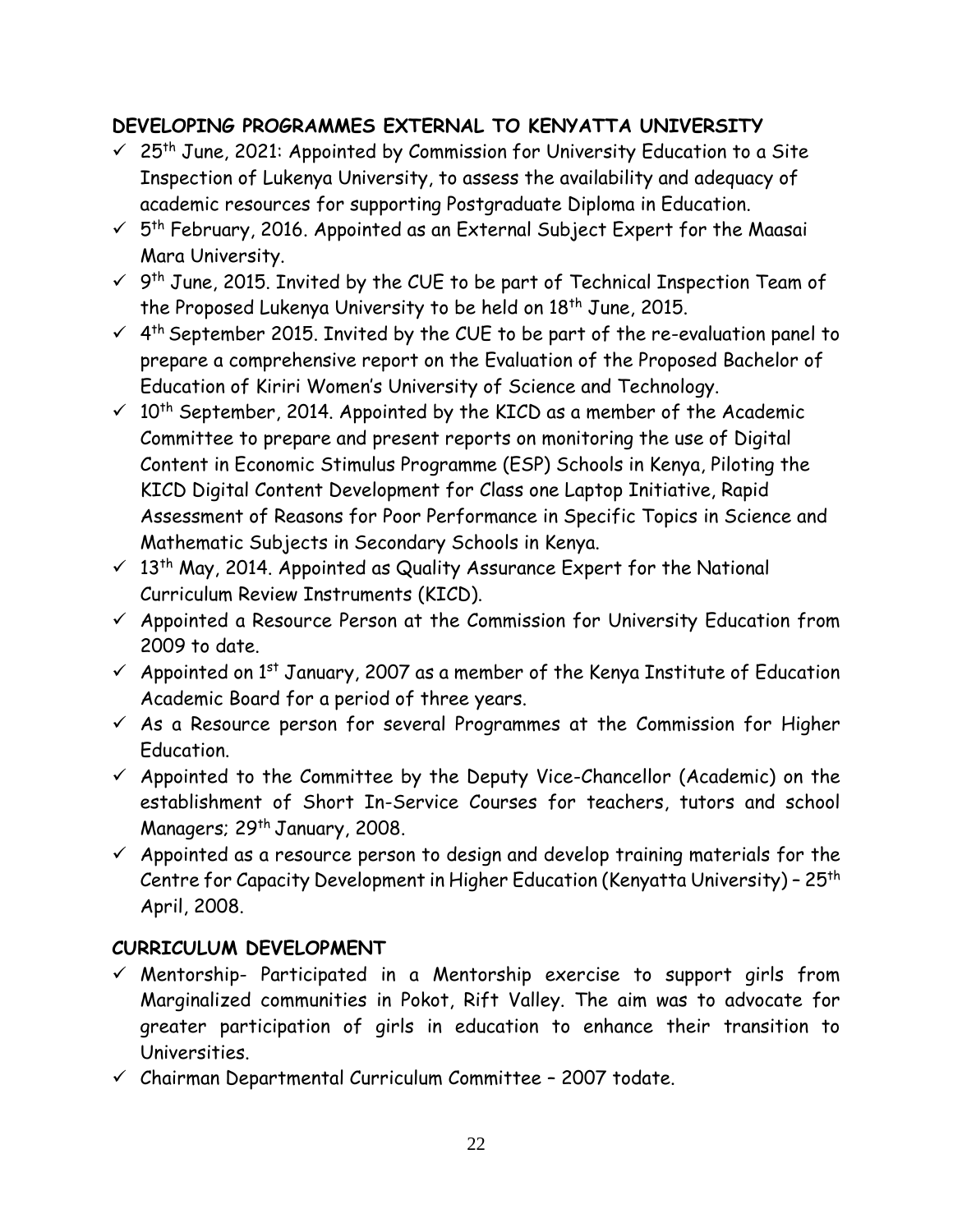- $\checkmark$  Appointment to participate in curriculum development for the Bachelor of Arts in Policing and Security Studies - 22<sup>nd</sup> February 2012 to 24<sup>th</sup> February 2012.
- $\checkmark$  Appointed as a resource person to design and develop training materials for the Centre for Capacity Development in Higher Education (Kenyatta University) – 25th April 2008.
- $\checkmark$  Appointment as a Member of the Kenya Institute of Education Academic Board  $(KIE)$  - 1st January 2007 for a period of three (3) years
- $\checkmark$  Resource person at the commission for Higher Education, 2007 to-date.

# **ACADEMIC LEADERSHIP**

# **Initiating New Academic Programmes in Department/School**

- $\checkmark$  Revised the Old Curriculum at the Department in my tenure as a Chairman.
- $\checkmark$  Came up with New Courses for the Post Graduate Students during my tenure as a Chairman.
- $\checkmark$  Appointed to participate in Curriculum Development for the Development for the BA in Policing & Security Studies on 13<sup>th</sup> February 2012 (See attachment).
- $\checkmark$  Appointed by DVC (Administration) as a resource person for the Center for Capacity Development in Higher Education on 25<sup>th</sup> April 2008

# **EXTERNAL EXAMINATION**

- $\checkmark$  University of Eldoret (Department of Centre for Teacher Education), 13<sup>th</sup> October, 2021.
- $\checkmark$  Moi University (Department of Curriculum, Instruction and Educational Media) , 23rd February, 2021.
- $\checkmark$  Moi University (Department of Educational Foundation), 3<sup>rd</sup> June 2021 to 9<sup>th</sup> June, 2021
- $\checkmark$  Taita Taveta University (Department of Educational Foundation), 2020.
- $\checkmark$  Catholic University of Eastern Africa (Department of Educational Foundations), April 2008
- $\checkmark$  Masinde Muliro University of Science and Technology, June 2008 (Department of educational foundations)
- $\checkmark$  University of Nairobi, Department of Educational Foundations, November 2008
- $\checkmark$  South Eastern University College (SEUKO) (Department of Educational Foundations), July 2010
- $\checkmark$  Narok University College (Department of Arts and Social Sciences), 2013 -2017.